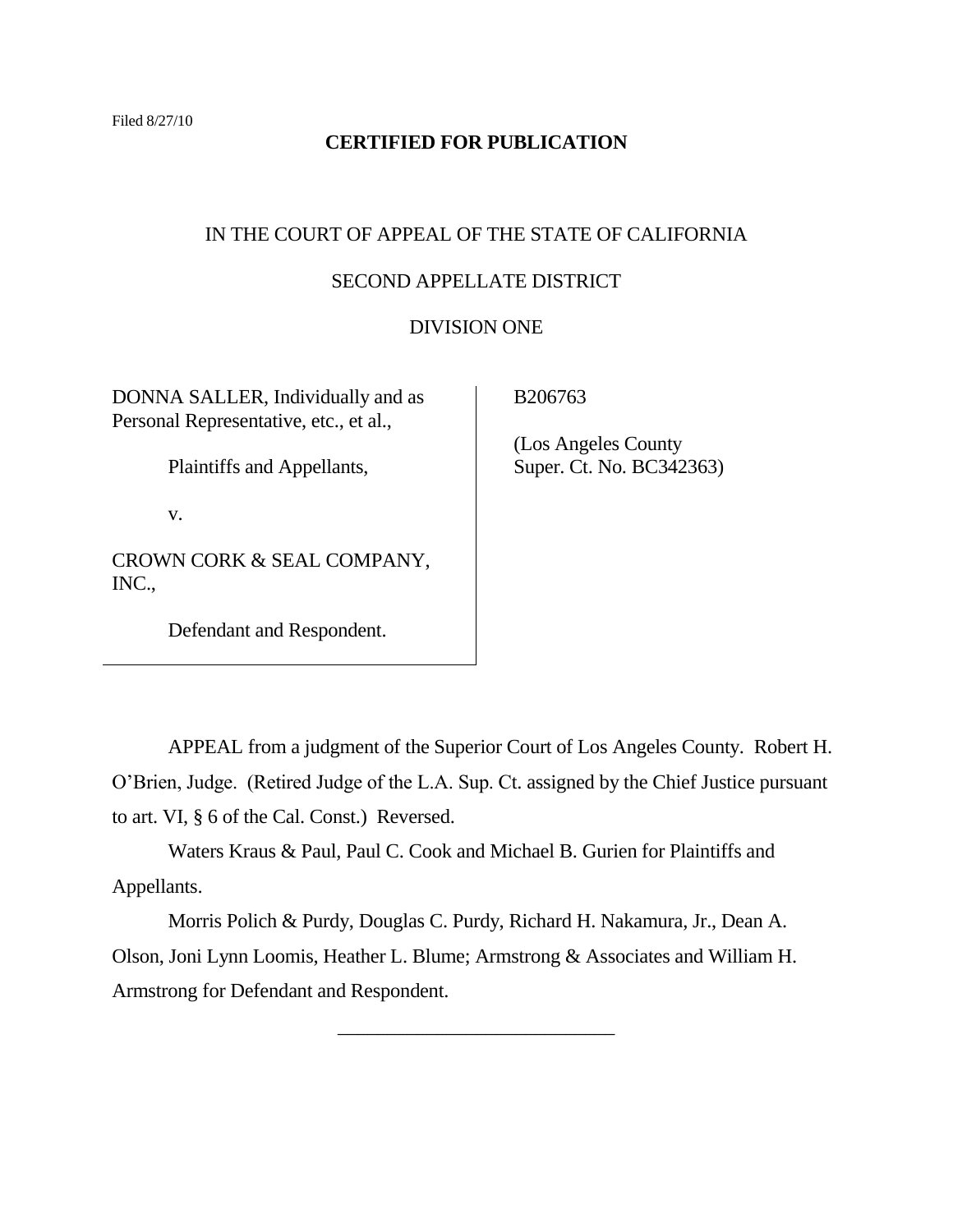Plaintiffs appeal from a judgment in favor of defendants Bondex International, Inc. (Bondex),**<sup>1</sup>** RPM, Inc. and Crown Cork & Seal Company, Inc. (Crown) in their action for wrongful death. Plaintiffs" decedent William Saller died of mesothelioma, an asbestosrelated disease, in February 2006. Mr. Saller asserted two sources of exposure to asbestos: his employment at Standard Oil where he was exposed to pipe insulation containing asbestos manufactured by Crown, and his personal use of joint compound manufactured by Bondex for home repair. At trial, the court refused to give plaintiffs' requested jury instructions on the consumer expectations test and failure to warn. We reverse.

# **FACTUAL BACKGROUND AND PROCEDURAL HISTORY**

## **A. Background Facts**

William Saller was diagnosed with mesothelioma in June 2005, and died in February 2006.**<sup>2</sup>** Mr. Saller was born in 1937, and joined the Marines in 1954. In August 1959, he went to work for Standard Oil at its El Segundo refinery. He worked there for seven and a half years, and worked for the Los Angeles County Sanitation District from 1967 until 1993. Although Saller did not work with asbestos-containing products at his employment, he worked in close proximity with those who did.

In June 2005 he began to experience shortness of breath, and pain in his left arm and elbow. He went to his family doctor, believing he was having heart problems. Saller had a CAT scan, which disclosed fluid in his lungs. He underwent a lung biopsy and was diagnosed with mesothelioma. A doctor at UCLA told Saller he was a good candidate for lung surgery because he was in otherwise good health. In September 2005, doctors removed a large tumor from his lungs. After his surgery, Saller had radiation treatment, which he completed in December 2005.

**<sup>2</sup>** Saller died prior to trial. His videotaped deposition was played for the jury.

**<sup>1</sup>** Bondex, now known as Specialty Products Holding Corp., and RPM, Inc. filed for chapter 11 bankruptcy in the United States Bankruptcy Court for the District of Delaware. Pursuant to 11 U.S.C. § 362, subdivision (a)(1), the appeal was stayed against Bondex and RPM, Inc. On June 18, 2010, we issued an order that the appeal remained pending with respect to Crown.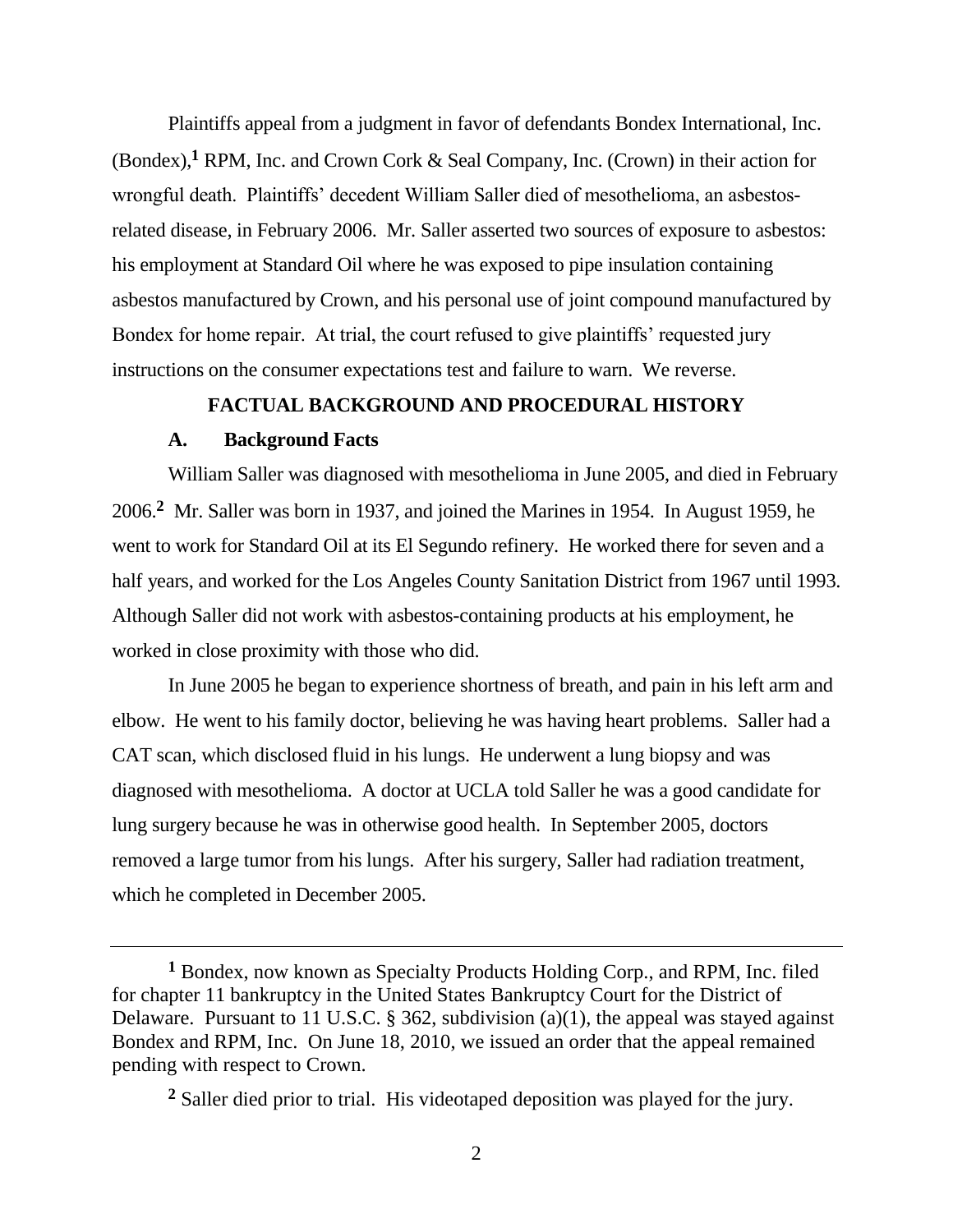Saller believed he was exposed to asbestos when he worked at Standard Oil and from his use of home repair products containing asbestos.**<sup>3</sup>**

## *1. Saller's Work at Standard Oil, 1959–1967*

Saller believed he was exposed to asbestos in three different locations at Standard Oil: the barrel reconditioning plant, the filling plant, and the warehouse. When Saller went to work at Standard Oil in 1959, Saller was assigned to the barrel reconditioning plant, where they would clean and paint used oil barrels for reuse. They would use caustic solution to remove the old paint from the barrel, and then they would steam clean the barrels. The work was very hot and dirty. After the barrels were cleaned, Saller would work on removing excess moisture, rust and dents from the barrels. There were steam pipes running through the barrel reconditioning plant. He worked in barrel reconditioning for about five months.

Saller then went to work in the filling plant. The filling plant was not as dirty as the barrel reconditioning plant, but there was a "lot of oil around," and pipes and manifolds "running everyplace." Oil running through the pipes had to be heated to keep it flowing. The filling plant was very old, and parts of it had been built before 1920. He was in the filling plant about 18 months, and after that worked in the warehouse, where he worked a forklift to load products on trucks or railroad cars. Even while at the warehouse, he went to the filling plant several times a day to pick up items. Saller worked in the warehouse about five and a half years.

Saller believed he was exposed to asbestos during the time he worked in the warehouse because asbestos was contained in pipe coverings, which is insulation wrapped around a pipe to keep the heat in. He recalled that "Mundet" was a brand name on the

<sup>&</sup>lt;sup>3</sup> Saller's claim against Bondex was based upon his use of Bondex's asbestoscontaining drywall joint compound, which he used to do home repair. As a result of Bondex"s chapter 11 bankruptcy proceedings, we have stayed the appeal as to Bondex. We therefore decline to address the facts relating to Saller's claim against Bondex, or the merits of the appeal relating to Bondex because to do so would be to render an advisory opinion. (See *Branick v. Downey Savings & Loan Assn.* (2006) 39 Cal.4th 235, 243.)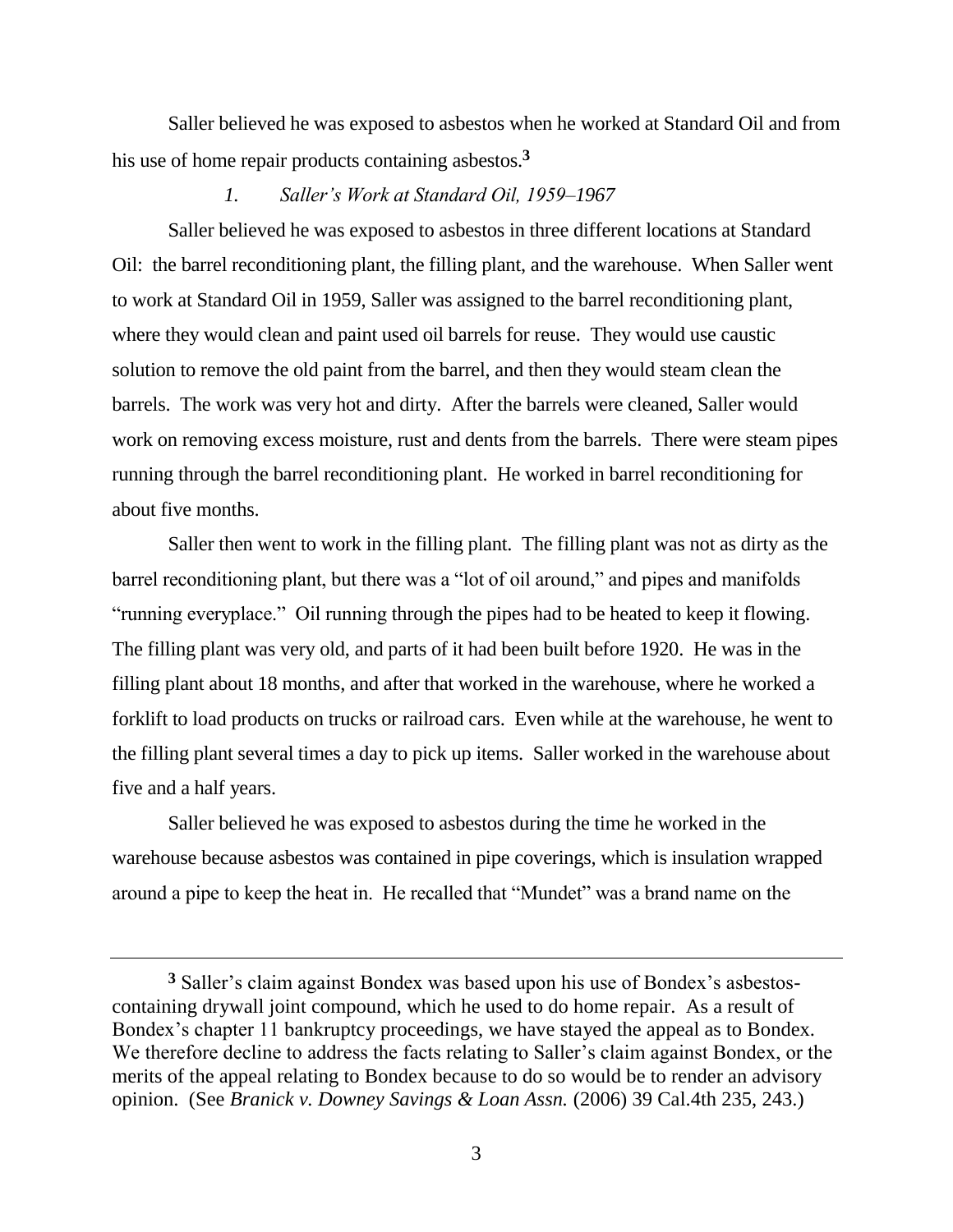insulation, and remembered it because it came in a package with a bright yellow "M" on it.**<sup>4</sup>** Mundet Corporation, which was acquired by Crown in 1966, manufactured asbestoscontaining insulation products during the early 1960"s, and sold its insulation to oil refineries.

Saller did not work personally with pipe covering, but observed other workers use it in the barrel reconditioning plant and in the filling plant. He saw other workers applying the Mundet insulation to pipes, and also saw them applying it to pumps and valves. About once a week he was 10 feet or less from where Mundet insulation was being applied in the barrel reconditioning plant, and in the filling plant he was closer than 10 feet from the insulation more than once a week.

During installation of the asbestos insulation, workers often cut the pipe covering to fit the pipes, pumps and valves. They would use a saw, utility knife or a power tool with a brush which would create a gray dust. Chunks and scraps of insulation and powder would be on the floor after the installation procedure, and there would be a lot of dust. At times, Saller would clean up the debris using a broom and shovel. Sometimes it took half an hour to clean up. Workers cut the pipe insulation about once at week in the barrel reconditioning plant, and several times a week in the filling plant. Saller believed he inhaled the dust because he would have particles on his face and back that were like "itchy powder." He did not wear any breathing protection; none was offered and he did not ask for any. In addition, workers in the barrel reconditioning plant would make a "mud" from a dusty powder and water that they would place around the valves. When they poured the powder into a bucket to mix it with water, it created a lot of dust.

During the time he worked at Standard Oil, Saller never received any warning about health risks associated with Mundet pipe insulation.

*2. Saller's Complaint and Operative Second Amended Complaint* On November 1, 2005, Saller and his wife Donna Saller filed a complaint for personal injuries based upon Saller"s exposure to asbestos-containing products

**<sup>4</sup>** Saller was color-blind and nearsighted.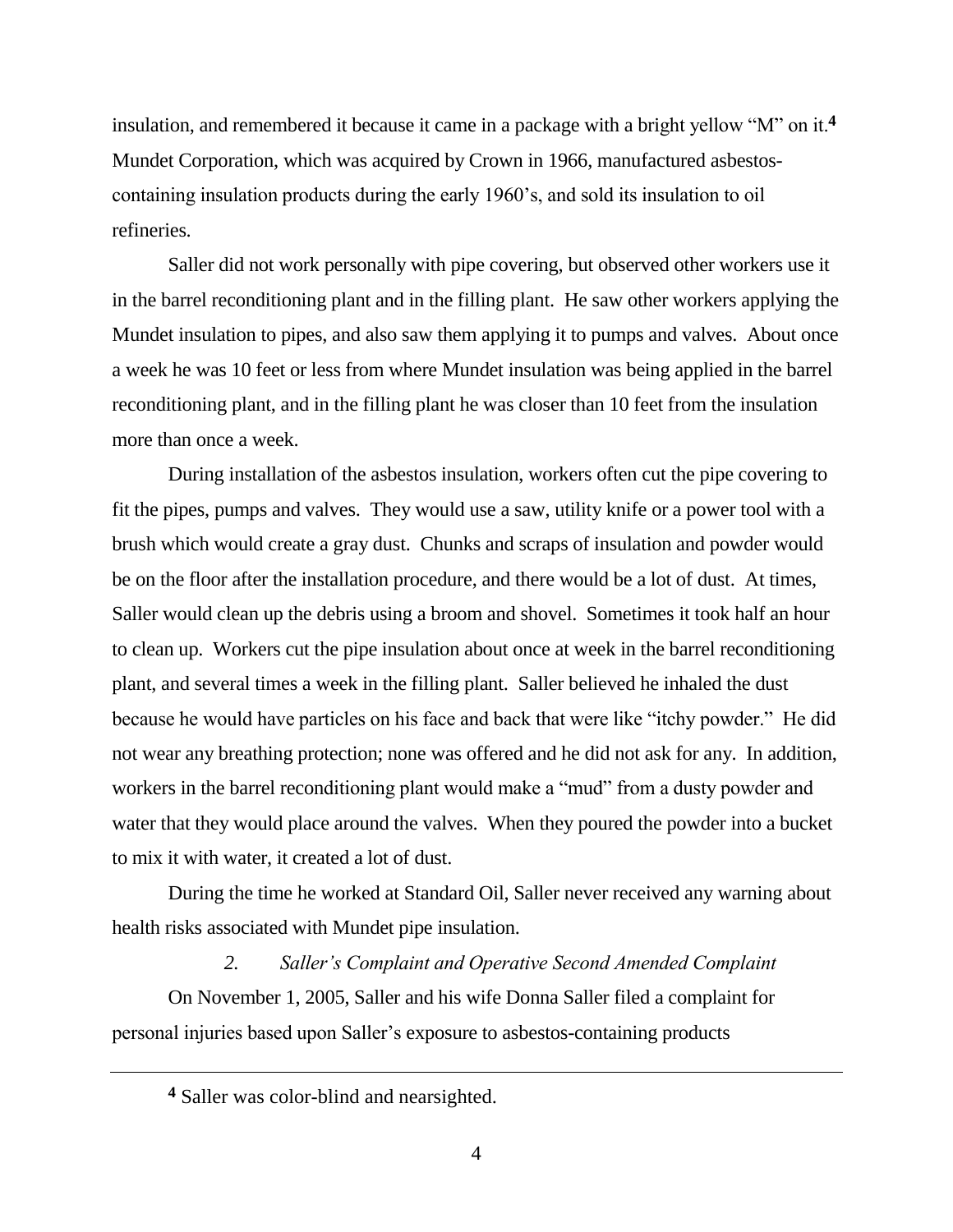manufactured by Crown and eighteen other defendants, including Bondex. After Mr. Saller's death, on July 19, 2006, Donna Saller, individually and as representative of Saller's estate, and his daughters Lori Saller and Shari Jocis filed the operative second amended complaint alleging claims for wrongful death based on theories of negligence, strict liability, false representation, and intentional failure to warn.

### **B. Trial, Jury Instructions, Jury Verdict**

Trial commenced on December 4, 2007 against defendants Crown, Bondex and RPM, Inc.

Robert Cameron, M.D., who performed plaintiff"s September 2005 surgery, testified that mesothelioma is a tumor that grows in the space around the lungs, and is very diffuse. It is difficult to treat and there is no cure. Mesothelioma is caused by asbestos exposure, and exposure to asbestos caused Mr. Saller"s disease. Barry Horn, M.D., who is board certified in pulmonary diseases, testified that with asbestos, it can be decades between exposure and the development of disease. Mesothelioma is a rare disease; there are only 3000 cases per year in the United States, and in his opinion, plaintiff"s disease was caused by exposure to asbestos. Arnold R. Brody, a cell biologist, testified that there is no safe level of asbestos exposure. Smoking does not cause mesothelioma and an individual may have genetic susceptibility to mesothelioma.

Susan Raterman, a certified industrial hygienist,**<sup>5</sup>** testified that asbestos fibers are small and invisible when airborne. It is difficult to ascertain the level of asbestos in the air and scientists rely on the asbestos content of materials to determine airborne content. A person can be exposed to asbestos without knowing it because the fibers are so small. According to Raterman, asbestos is a toxin and a carcinogen, and in an industrial setting, there is no safe dose of asbestos. Products that incorporate asbestos release asbestos into the air if they are handled in a manner that disturbs them because this causes the asbestos to become airborne.

**<sup>5</sup>** An industrial hygienist is skilled in the art and science of recognizing, anticipating, evaluating and controlling health hazards in the workplace.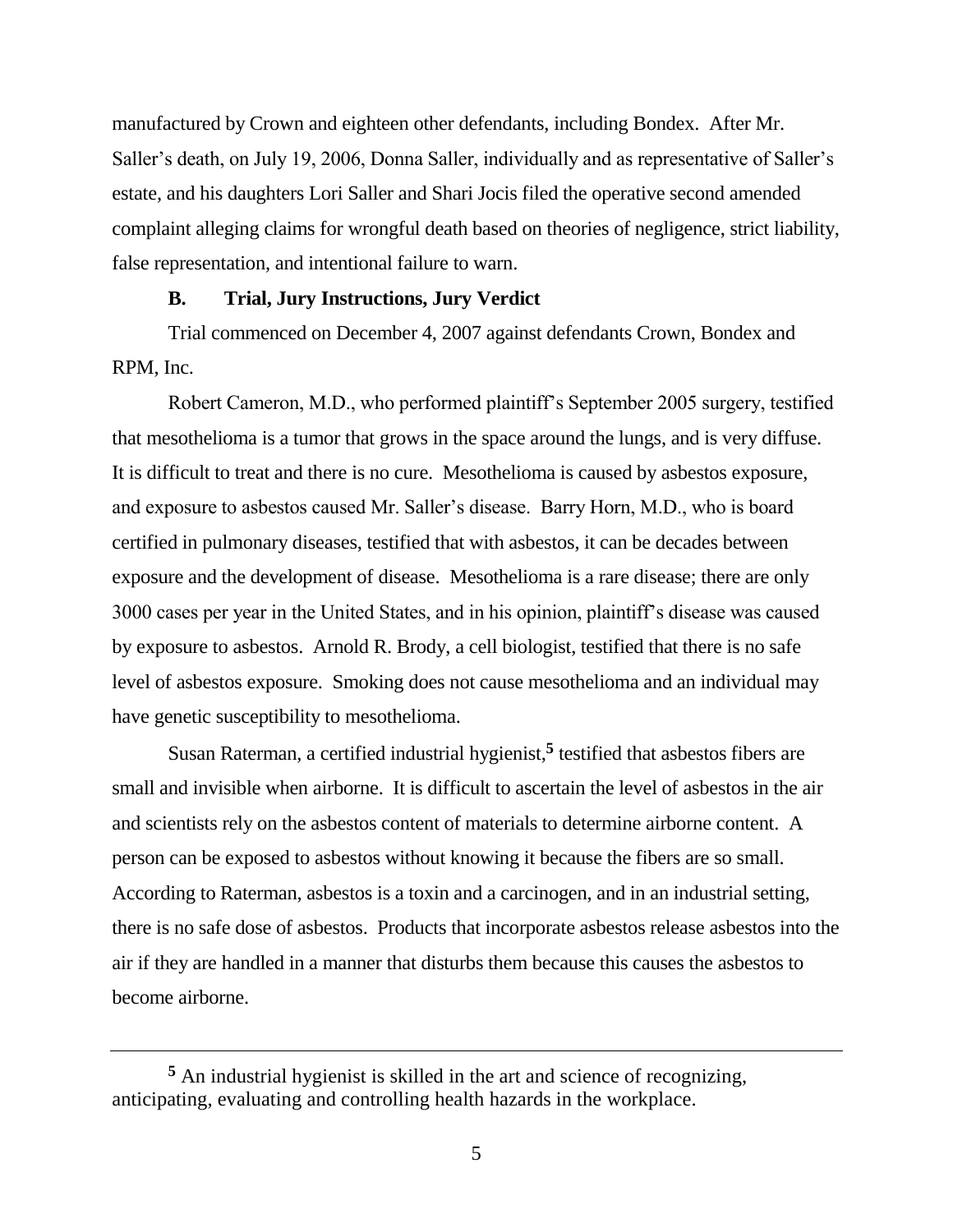Raterman opined that at Standard Oil, Saller was exposed to oil lines, steam lines, pipe manifolds, valves, pumps, and other equipment that was used to package oil products. From time to time, insulation was removed in his presence. In the barrel reconditioning area and the filling area where he worked, the insulation material and gasketing material more likely than not would have contained asbestos. In her opinion, if Saller was present where asbestos insulation was being sawed during the cleanup of insulation and gaskets, it would have exposed him to substantial amounts of asbestos. The type of asbestos products used in the 1960"s was approximately 15 to 90 percent asbestos. She believed that exposure above the normal background level contributed to Saller"s mesothelioma. In her opinion, appropriate warnings were not given regarding insulation in light of the knowledge of the dangers of asbestos at the time.

John Spence set up the industrial hygiene department at Standard Oil in 1959. In the 1950"s, asbestos dust was regarded as a "nuisance," however, by 1955, Standard Oil"s safety engineers recommended respirators.

At trial, expert testimony established that sometime between the 1920"s and 1960"s, the scientific community became aware that asbestos was dangerous. In the 1930"s, it was know that workers exposed to asbestos developed asbestosis. The Merewether and Price 1930 study set forth known risks associated with asbestos exposure. In the 1940"s, studies of shipyards showed that insulators putting in insulation on pipes and boilers had less exposure than factory workers, and relatively low levels of disease. However, in the late 1940"s, asbestos began to be associated with an increased risk of lung cancer.

Expert testified that by the 1950"s, epidemiological evidence associated asbestos exposure with lung cancer, and by 1960 asbestos exposure had been linked to mesothelioma. Dr. Wagner's study in 1960 was the first that showed a connection with asbestos exposure and mesothelioma. In the 1960"s, doctors discovered pipe insulators in shipyards had started getting asbestos-related diseases because they were exposed for longer period of time than wartime workers had been. After 1964, exposure to asbestos could not be justified, and it was well known by the 1970"s that asbestos was a health risk. In the 1970"s epidemiological studies established how asbestos causes disease.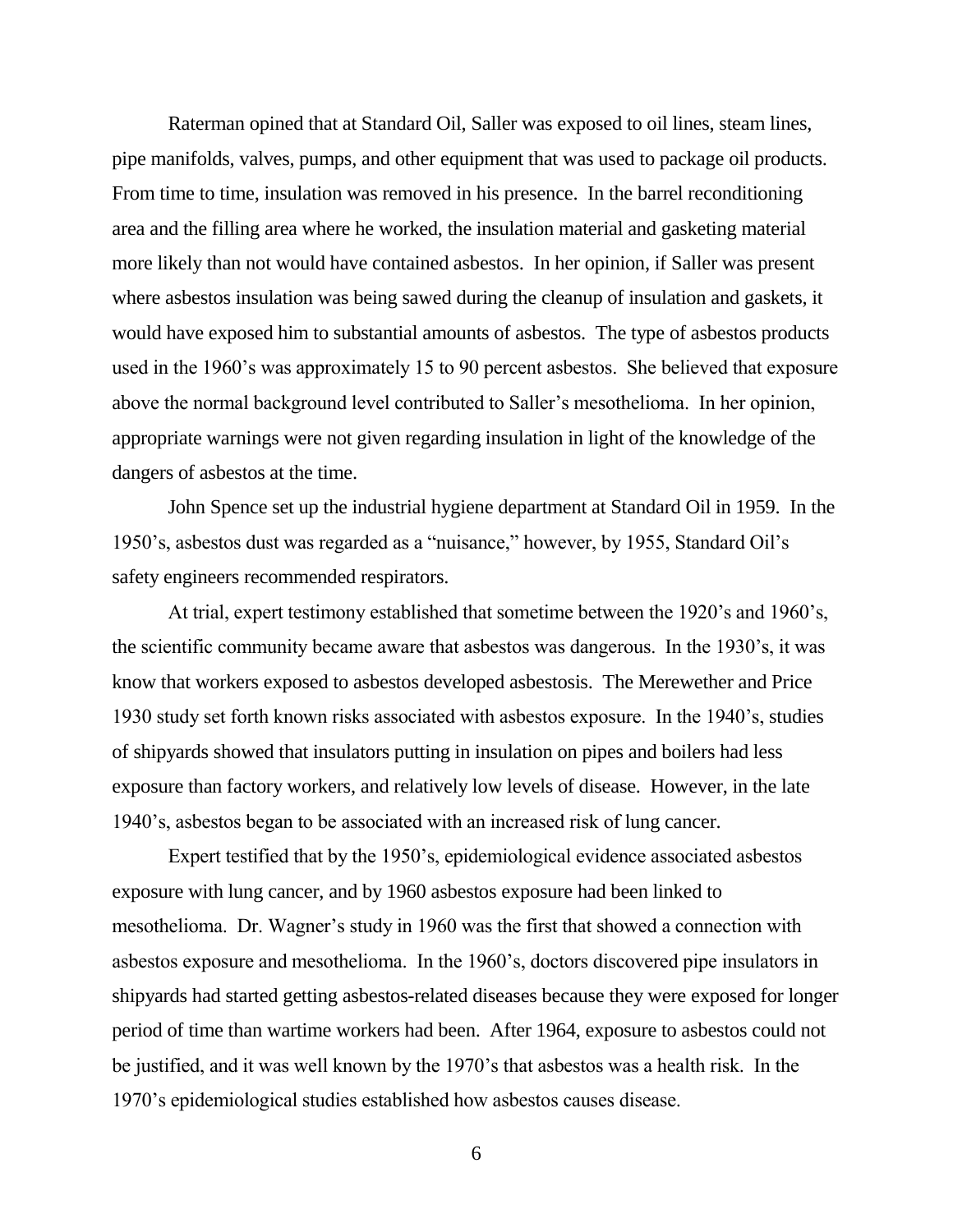According to expert testimony at trial the standards of acceptable amounts of asbestos exposure were accordingly lowered to minimize the risk of asbestos. During 1959 to 1967, permissible exposure level would have been 30 fibers per cubic centimeter pursuant to American Conference of Governmental Industrial Hygienists (ACGIH) standards. In 1968, the ACGIH lowered the standard from 30 fibers per cubic centimeter to 12 fibers per cubic centimeter. OSHA rules regarding asbestos exposure came out in 1971 or 1972, and OHSA lowered the standard in 1976 to 2 fibers per cubic centimeter. In 1986, OSHA again lowered the standard to .2 fibers per cubic centimeter, and in 1994, lowered acceptable exposure to .1 fibers per cubic centimeter.

## *1. Jury Instructions*

Plaintiffs submitted proposed jury instructions based upon CACI Nos. 1203 (design defect, consumer expectation test)**<sup>6</sup>** and 1205 (strict liability, failure to warn)**<sup>7</sup>** . The court indicated it would not give No. 1203, the consumer expectations test instruction, because it

**<sup>6</sup>** CACI No. 1203 reads: "[*Name of plaintiff*] claims the [*product*]"s design was defective because the [*product*] did not perform as safely as an ordinary consumer would have expected it to perform. To establish this claim, [*name of plaintiff*] must prove all of the following: [¶] 1. That [*name of defendant*] [manufactured/distributed/sold] the [*product*]; [¶] 2. That the [*product*] did not perform as safely as an ordinary consumer would have expected at the time of use; [¶] 3. That [*name of plaintiff*] was harmed while using the [*product*] in a reasonably foreseeable way; and [¶] 4. That the [*product*]"s failure to perform safely was a substantial factor in causing [*name of plaintiff*]"s harm." (Boldface omitted.)

**<sup>7</sup>** CACI No. 1205 reads: "[*Name of plaintiff*] claims that the [*product*] lacked sufficient [instructions] [or] [warning of potential [risks/side effects/allergic reactions]]. To establish this claim, [*name of plaintiff*] must prove all of the following: [¶] 1. That [*name of defendant*] [manufactured/distributed/sold] the [*product*]; [¶] 2. That the [*product*] had potential [risks/side effects/allergic reactions] that were [known] [or] [knowable by the use of scientific knowledge available] at the time of [manufacture/distribution/sale]; [¶] 3. That the potential [risks/side effects/allergic reactions] presented a substantial danger to users of the [*product*]; [¶] 4. That ordinary consumers would not have recognized the potential [risks/side effects/allergic reactions]; [¶] 5. That [*name of defendant*] failed to adequately warn [or instruct] of the potential [risks/side effects/allergic reactions]; [¶] 6. That [*name of plaintiff*] was harmed while using the [*product*] in a reasonably foreseeable way; and [¶] 7. That the lack of sufficient [instructions] [or] [warnings] was a substantial factor in causing [*name of plaintiff*]"s harm." (Boldface omitted.)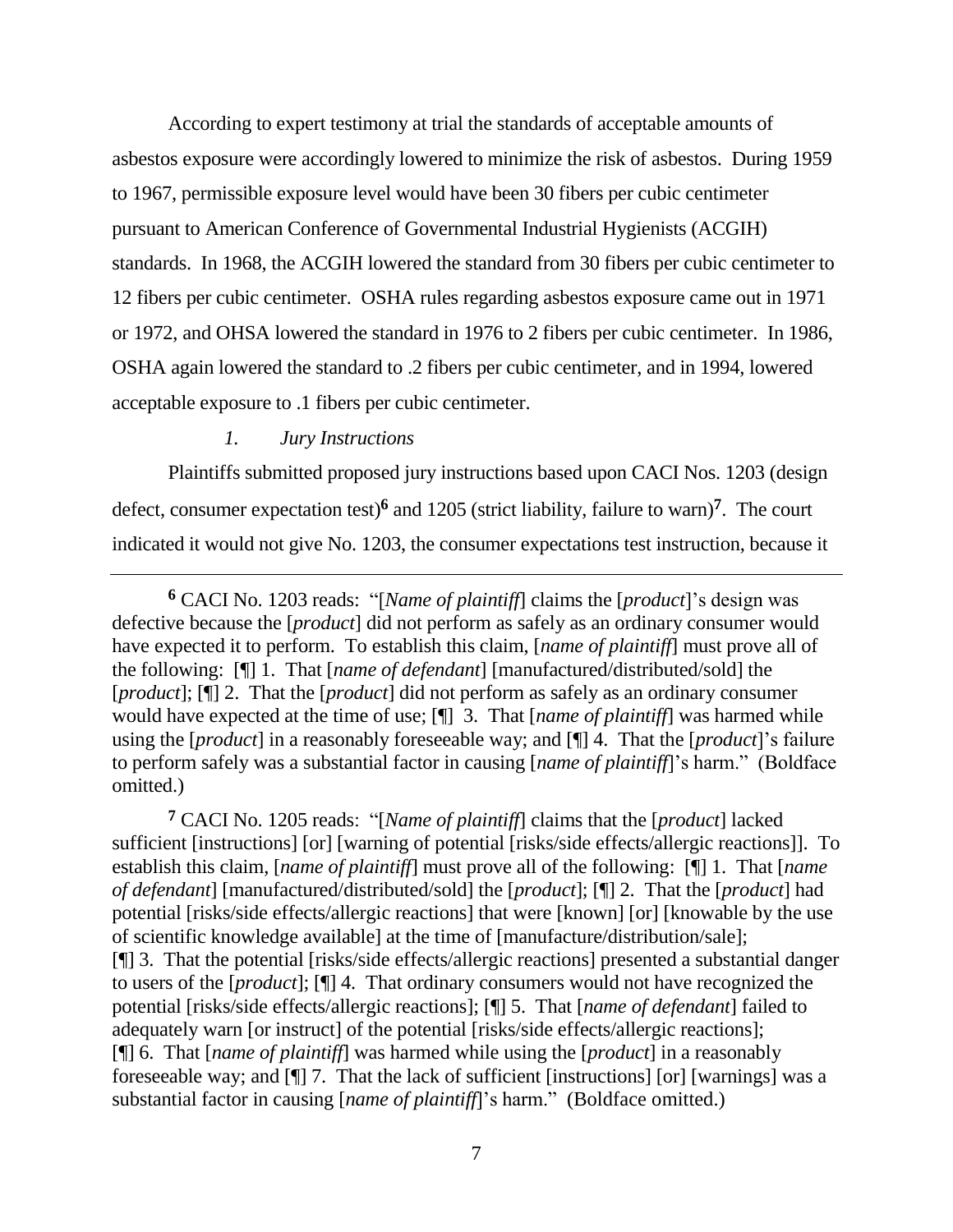was "not applicable in this type of situation," but that it would give CACI No. 1204 (riskbenefit theory of products liability) and CACI No. 1205. The court, however, did not include CACI No. 1205 with the jury instruction packet or orally admonish the jury. Although the court did not instruct with strict liability failure to warn, the court instructed the jury with CACI No. 1222, negligent failure to warn about dangerous conditions of a product. The record indicates that plaintiffs may have acquiesced to the exclusion of CACI No. 1205 prior to jury instruction by indicating they were proceeding solely on a negligent failure to warn theory;<sup>8</sup> further, they did not object to the court's failure to include the instruction with the jury instruction packet or to orally admonish the jury on the issue. Nonetheless in closing argument, plaintiffs argued the issue of strict liability failure to warn to the jury.

# *2. Jury Verdict*

During deliberations, the jury asked for a legal definition of the word "defect" as used in the verdict form. The court stated, "I don"t think there is a legal definition of the word 'defect.'... In [CACI No.] 1202, it's described as strict liability, ... and it reads 'A product contains a manufacturing defect if the product differs from the manufacturer's design or specifications or from other typical units of the same product line."" The court noted that the jurors were asking for the definition of a word that was not amenable to being broken down further, and that it did not see a definition of defect in the other instructions. The court referred jurors to the "1200 series" of instructions: CACI Nos. 1200, 1204, and 1220 through 1222.

**<sup>8</sup>** During discussion of jury instructions, the following colloquy occurred:

<sup>&</sup>quot;The Court: I have a couple of questions here. The intentional failure to warn has been taken out?

<sup>&</sup>quot;[Saller's counsel]: That's correct.

<sup>&</sup>quot;The Court: So 1205 should be taken out also. 1205 is the intentional failure to warn. 1222 is the negligence failure to warn.

<sup>&</sup>quot;[Saller's counsel]: That's the one we're going on, yes, Your Honor."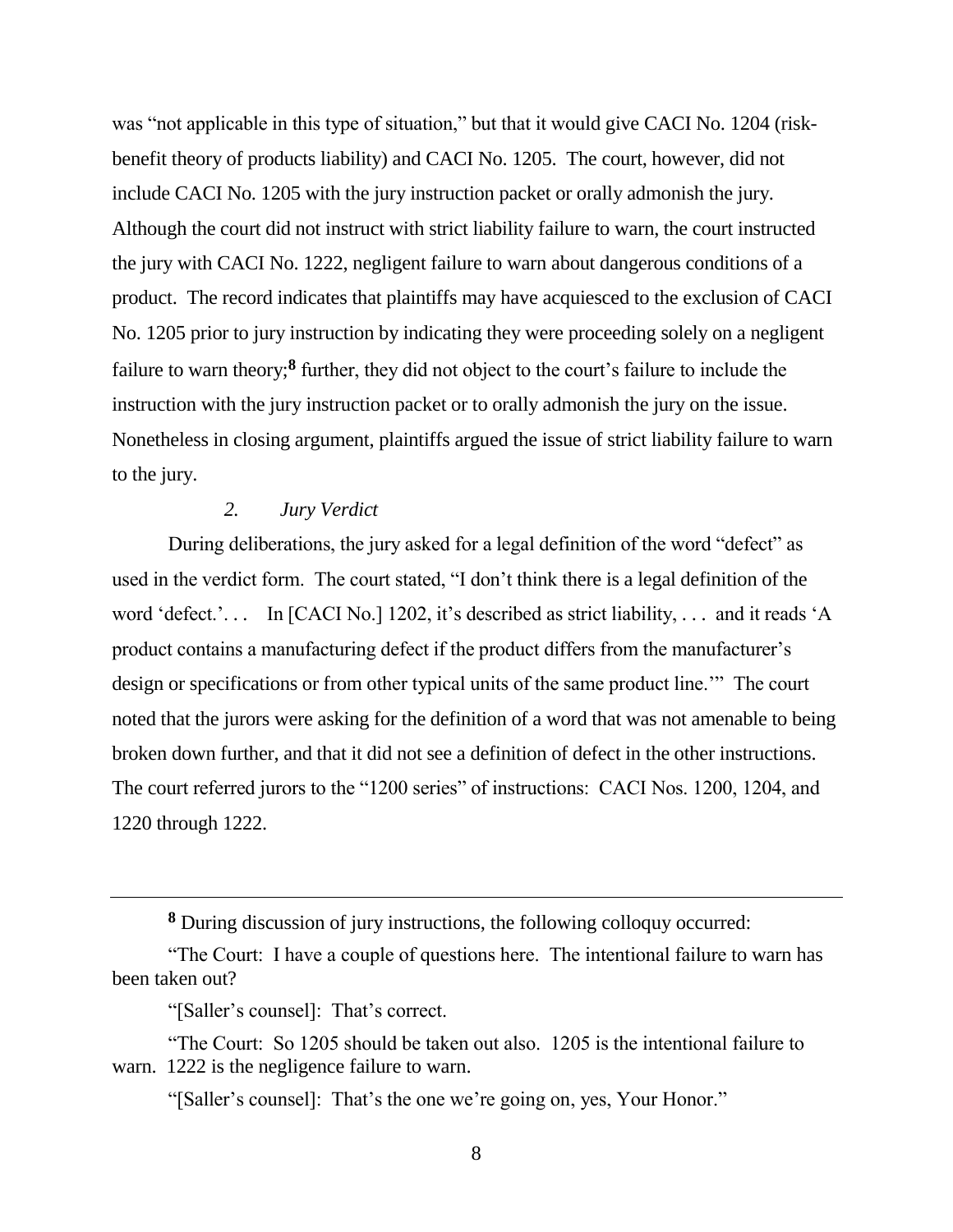The jury's answers to the special verdict stated it found that Saller was exposed to asbestos-containing pipe insulation manufactured by Crown, but that there was no defect in the design of Crown"s asbestos-containing pipe insulation because the risks of its use did not outweigh the benefits of its design. The jury further found that Crown"s asbestoscontaining pipe insulation was not defective because of any negligent failure to warn of potential risks which were known or knowable in light of generally recognized and prevailing best medical and scientific knowledge at the time of manufacture and distribution. The jury made no findings on the issue of causation.

#### **DISCUSSION**

## **I. CACI NO. 1203, CONSUMER EXPECTATIONS TEST**

Plaintiffs contend the trial court erred in refusing to give a jury instruction based on the "consumer expectations" test under which the product has a defective design where it does not perform as safely as an ordinary consumer would have expected at the time of use, and the test applies in asbestos cases. Crown contends the consumer expectations test does not apply because Saller"s complaint failed to allege that the asbestos insulation failed to perform as an ordinary consumer would expect; furthermore, the evidence did not support such an instruction because Saller failed to show what a reasonable consumer would have expected under an objective standard in 1959 to 1967. Further, Crown argues the evidence only showed a reasonable expectation that Standard Oil would warn about asbestos products, and any error was harmless because Saller was permitted to instruct on the risk/benefit theory of strict liability.

### **A. Strict Liability: Design Defect**

A manufacturer may be held strictly liable for placing a defective product on the market if the plaintiff's injury results from a reasonably fore seeable use of the product. (*Soule* v. *General Motors Corp.* (1994) 8 Cal.4th 548, 560 (*Soule*); *Sparks* v. *Owens-Illinois, Inc.* (1995) 32 Cal.App.4th 461, 472 (*Sparks*).) Products liability may be premised upon a theory of design defect, manufacturing defect, or failure to warn. (*Anderson v. Owens-Corning Fiberglas Corp.* (1991) 53 Cal.3d 987, 995 (*Anderson*).) Defective design may be established under two theories: (1) the consumer expectations test, which asks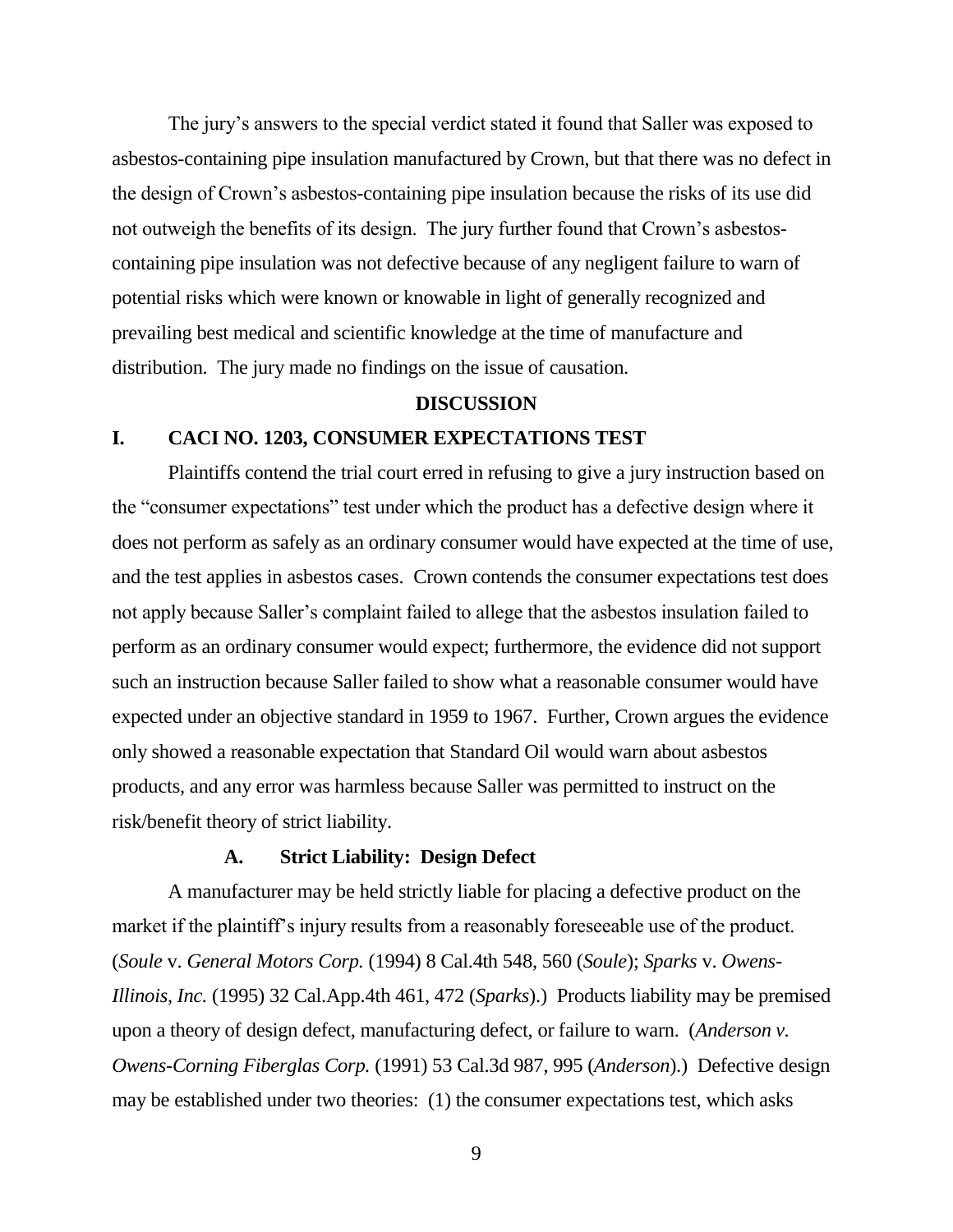whether the product performed as safely as an ordinary consumer would expect when used in an intended and reasonably foreseeable manner; or (2) the risk/benefit test, which asks whether the benefits of the challenged design outweigh the risk of danger inherent in the design. (*Id.* at p. 995; *Barker v. Lull Engineering Co.* (1978) 20 Cal.3d 413, 432.) Both theories may be presented to the jury. (*McCabe v. American Honda Motor Co.* (2002) 100 Cal.App.4th 1111, 1126 (*McCabe*).)

### *1. The Relation of the Consumer Expectations and Risk Benefit Tests*

The rationale of the consumer expectations test is that "[t]he purposes, behaviors, and dangers of certain products are commonly understood by those who ordinarily use them." (*Soule*, *supra*, 8 Cal.4th at p. 566.) Therefore, in some cases, ordinary knowledge of the product"s characteristics may permit an inference that the product did not perform as safely as it should. "*If* the facts permit such a conclusion, and *if* the failure resulted from the product"s design, a finding of defect is warranted without any further proof," and the manufacturer may not defend by presenting expert evidence of a risk/benefit analysis. (*Ibid.*) The consumer expectations test is reserved for cases in which the everyday experience of the products' users permits a conclusion that the product's design violated minimum safety assumptions, and is "defective *regardless of expert opinion about the merits of the design.*" Therefore, if the minimum safety of a product is within the common knowledge of lay jurors, expert witnesses may not be used to demonstrate what an ordinary consumer should expect. (*Id.* at p. 567) Nonetheless, the inherent complexity of the product itself is not controlling on the issue of whether the consumer expectations test applies; a complex product "may perform so unsafely that the defect is apparent to the common reason, understanding and experience of its ordinary consumers." (*Id*. at p. 569.)

In *Campbell v. General Motors Corporation* (1982) 32 Cal.3d 112, the court noted that the quantum of proof necessary to establish a design defect under the consumer expectations test could not be reduced to an "easy formula." "However, if the product is one within the common experience of ordinary consumers, it is generally sufficient if the plaintiff provides evidence concerning (1) his or her use of the product; (2) the circumstances surrounding the injury; and (3) the objective features of the product which are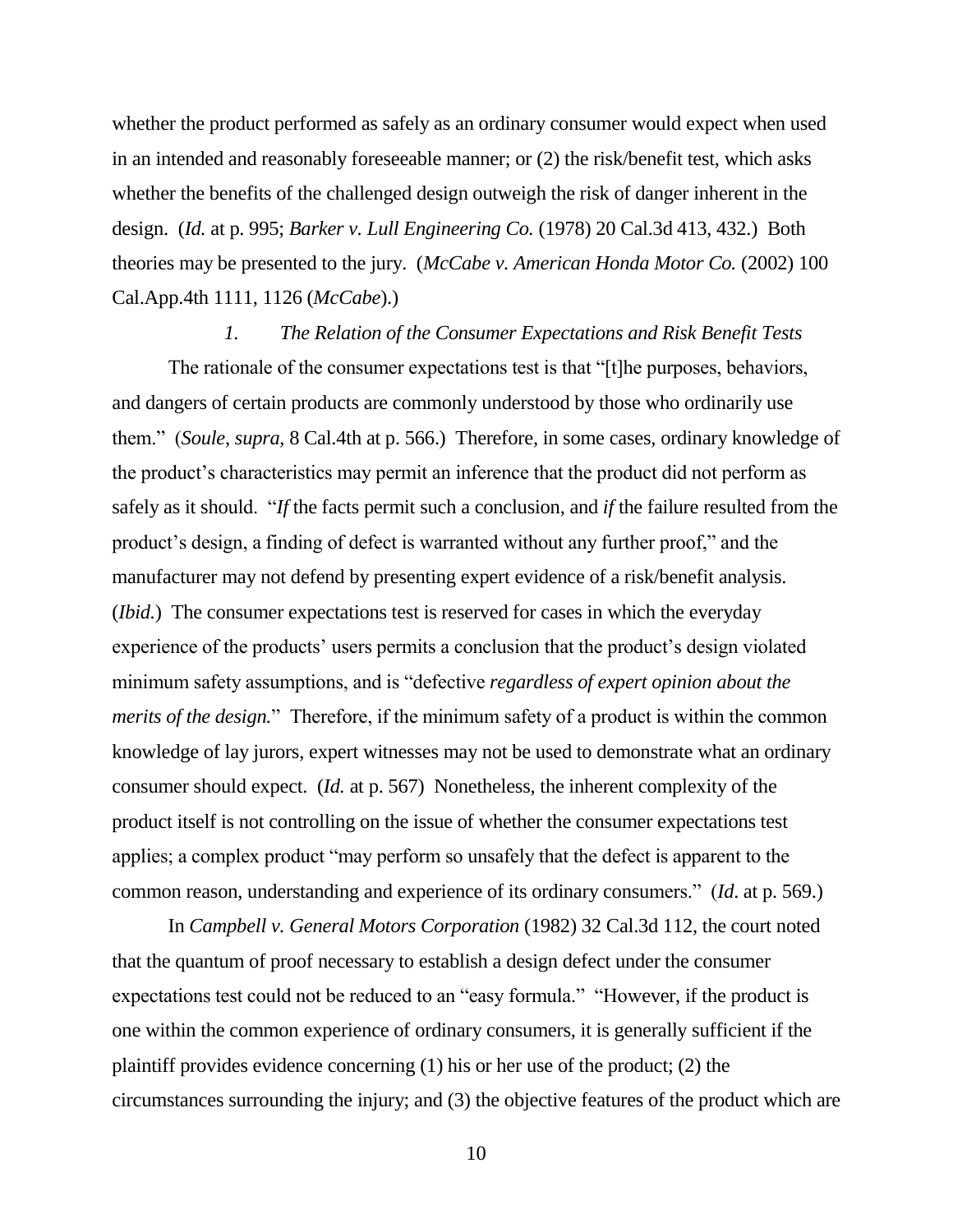relevant to an evaluation of its safety." (*Id.* at p. 127.) The test is that of a hypothetical reasonable consumer, not the expectation of the particular plaintiff in the case. (*Id.* at p. 126, fn. 6.)

On the other hand, "the jury may not be left free to find a violation of the ordinary consumer expectations whenever it chooses. Unless the facts actually permit an inference that the product"s performance did not meet minimum safety expectations of its ordinary users, the jury must engage in the balancing of risks and benefits required by the second prong of *Barker.*" (*Soule*, *supra*, 8 Cal.4th at p. 568.) The consumer expectations test is inappropriate "when the ultimate issue of design defect calls for a careful assessment of feasibility, practicality, risk, and benefit," since "in many instances it is simply impossible to eliminate the balancing or weighing of competing considerations in determining whether a product is defectively designed or not." (*Id*. at pp. 562–563.)

If the consumer expectations test is not used, under the risk/benefit test, the plaintiff may establish the product is defective by showing that its design proximately caused his injury and the defendant then fails to establish that on balance the benefits of the challenged design outweigh the risk of danger inherent in such design. (*Barker*, *supra*, 20 Cal.3d at p. 432.) In such case, the jury must evaluate the product's design by considering the gravity of the danger posed by the design, the likelihood such danger would occur, the feasibility of a safer alternative design, the financial cost of an improved design, and the adverse consequences to the consumer resulting from an alternative design. (*Barker*, at p. 431.) "In such cases, the jury *must* consider the manufacturer's evidence of competing design consideration…; and the issue of design defect cannot fairly be resolved by standardless reference to the "expectations" of an "ordinary consumer."" (*Soule*, *supra*, 8 Cal.4th at p. 567, citation omitted.) Once the plaintiff has made a prima facie showing that his or her injury was caused by the product"s defective design, the burden shifts to the defendant to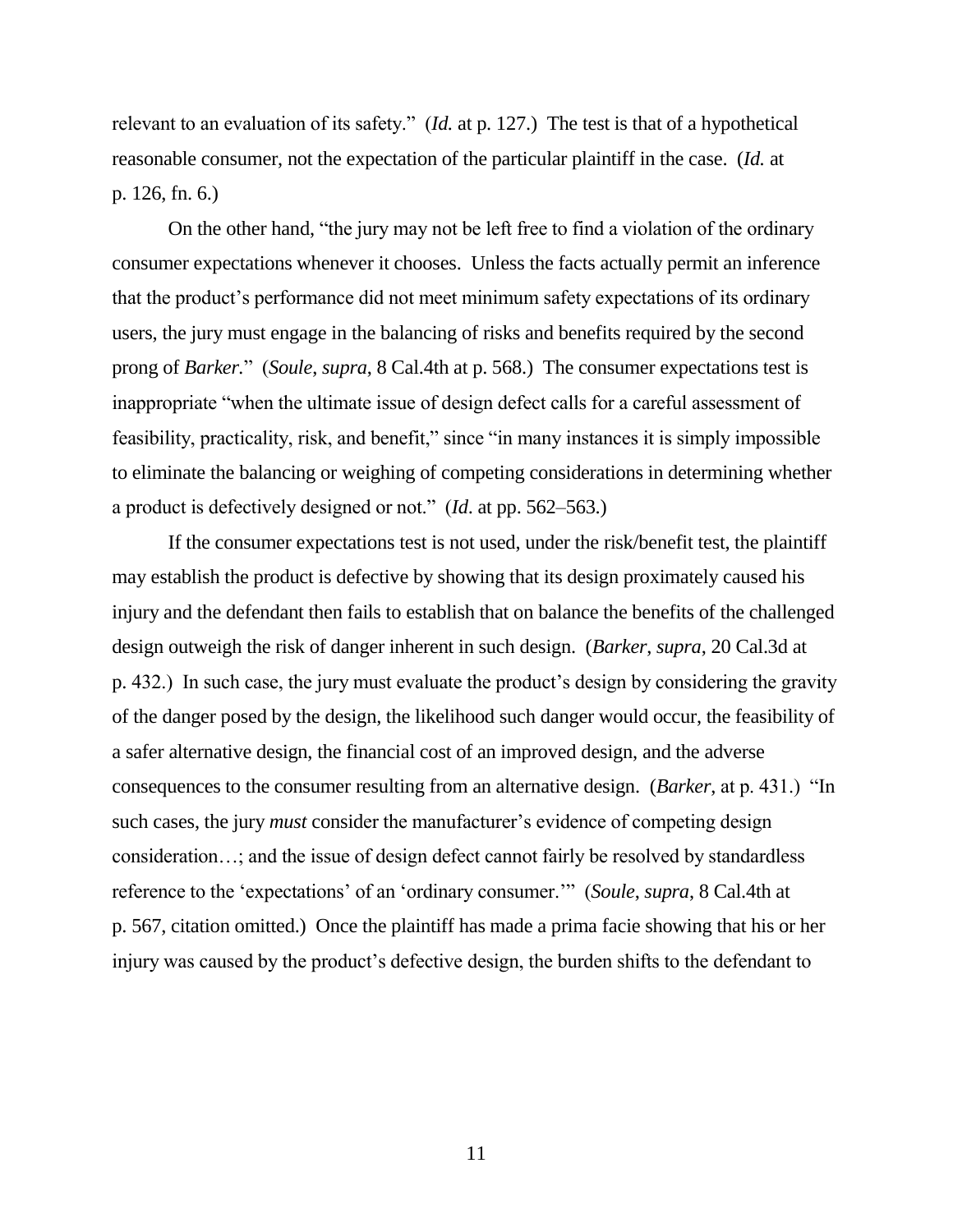establish that, in light of the relevant factors, the product is not defective.**<sup>9</sup>** (*Baker*, at p. 431*.*)

Whether the jury should be instructed on either the consumer expectations test or the risk/benefit test depends upon the particular facts of the case. (*McCabe*, *supra*, 100 Cal.App.4th at p. 1122.) In a jury case, the trial court must initially determine as a question of foundation, within the context of the facts and circumstances of the particular case, whether the product is one about which the ordinary consumer can form reasonable minimum safety expectations. (*Id*. at p. 1126, fn. 7.) "If the court concludes it is not, no consumer expectation instruction should be given. . . . If, on the other hand, the trial court finds there is sufficient evidence to support a finding that the ordinary consumer can form reasonable minimum safety expectations, the court should instruct the jury, consistent with Evidence Code section 403, subdivision (c), to determine whether the consumer expectation test applies to the product at issue in the circumstances of the case [or] to disregard the evidence about consumer expectations unless the jury finds that the test is applicable. If it finds the test applicable, the jury then must decide whether the product failed to perform as safely as an ordinary consumer would expect when the product is used in an intended or reasonably foreseeable manner." (*Ibid*., citation omitted.)

## *2. The Consumer Expectations Test Applies to Asbestos Products*

Several cases have applied the consumer expectations test to asbestos-containing products. (*Sparks*, *supra*, 32 Cal.App.4th at p. 476; *Jones v. Crane, Inc.* (2005) 132 Cal.App.4th 990, 1002–1003.) In *Sparks,* the defendant manufactured a product known as "Kaylo," which consisted of 13 to 20 percent asbestos, primarily chrysotile. Kaylo was sold

<sup>&</sup>lt;sup>9</sup> In *Soule*, the Supreme Court found that a claim that General Motors' defective design of the wheel assembly and front floorboard enhanced the plaintiff's injuries in a collision required a risk/benefit analysis. The court concluded the plaintiff"s theory involved technical and mechanical detail beyond the consumer's understanding or experience because "ordinary experience and understanding [would not] inform such a consumer how safely an automobile"s design should perform under the esoteric circumstances of the collision at issue. . . . Indeed, both parties assumed that quite complicated design considerations were at issue…." (8 Cal.4th at p. 570.)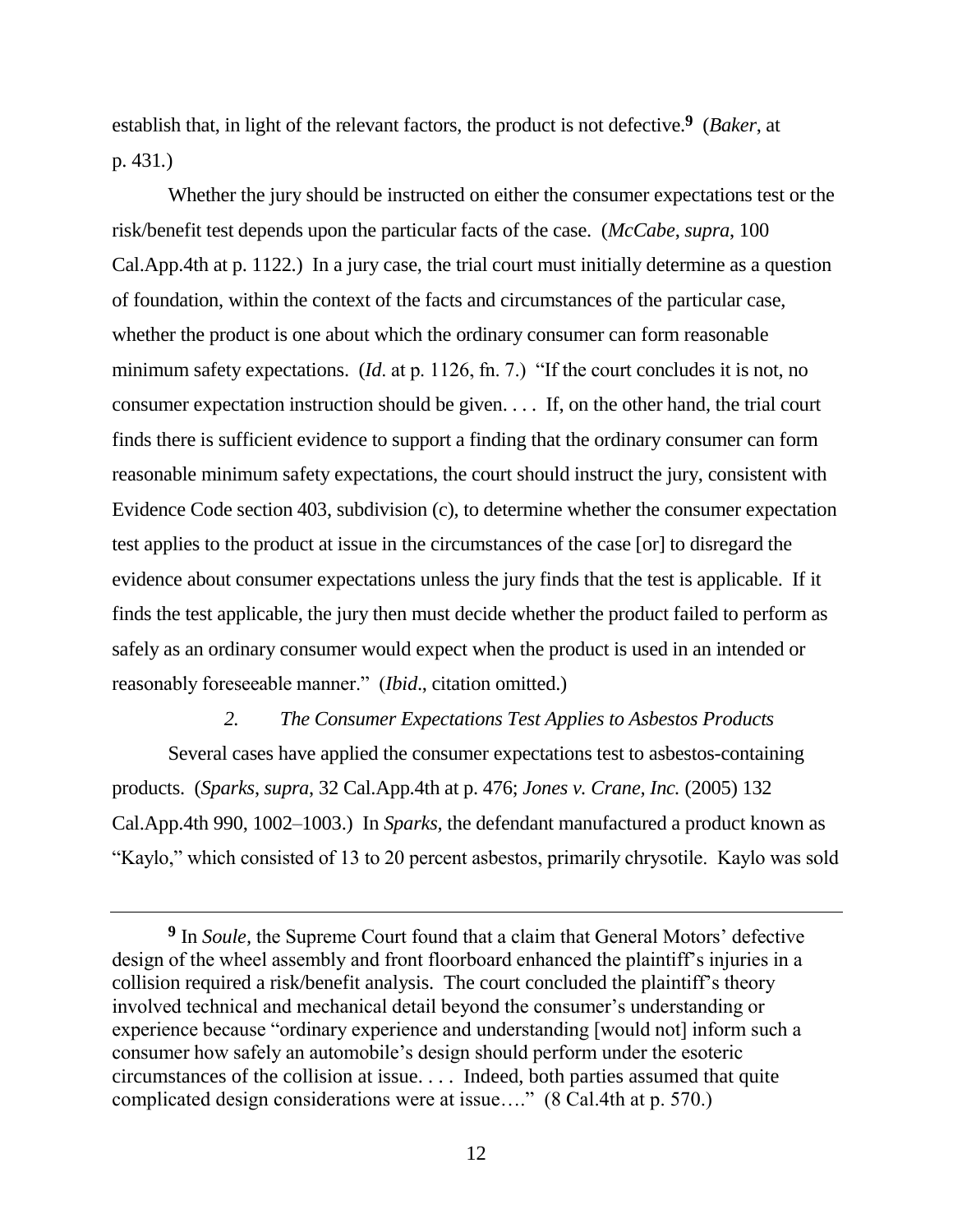in pipe-covering and block forms, and was used for industrial high-temperature thermal insulation. (*Sparks*, at p. 465.) The plaintiff encountered Kaylo insulation while in the Navy, during a six-month period in which he removed and inspected asbestos insulation on pipes and valves. The insulation was removed by cutting and sawing, which produced sawdust consisting of the insulation material. Regular cleanup procedures involved the use of compressed air and foxtail brooms, both of which generated large amounts of dust. (*Id.*  at p. 466.)

*Sparks* held that the consumer expectations test applied to plaintiff's claims for products liability based upon design defect because there were no ""complicated design considerations,"" ""obscure components,"" or ""esoteric circumstances"" surrounding plaintiff"s use of Kaylo, which was a common type of asbestos block insulation. *Sparks*  noted that Kaylo was a simple, stationary product in ordinary use that had to be cut and shaped to perform its insulating function; this cutting created large of amounts of asbestosladen dust during the normal installation, inspection, removal and replacement processes. "The design failure was in Kaylo"s emission of highly toxic, respirable fibers in the normal course of its intended use and maintenance as a high-temperature thermal insulation. It is a reasonable inference from the evidence that this emission of respirable fibers, which were capable of causing a fatal lung disease after a long latency period, was a product failure beyond the "legitimate, commonly accepted minimum safety assumptions of its ordinary consumers."" (*Sparks*, *supra*, 32 Cal.App.4th at pp. 474–475, citing *Soule*, *supra*, 8 Cal.4th at pp. 569–570.)

*Sparks* further held that the use of expert testimony was not precluded in cases proceeding on the consumer expectations test because such testimony was useful to the jury in determining that ordinary users of Kaylo during the 1950"s and 1960"s did not expect to develop a fatal disease from simply breathing Kaylo dust and therefore that the product did not meet the minimum safety assumptions of ordinary consumers. (*Sparks*, *supra*, 32 Cal.App.4th at pp. 476–477.)

In *Jones*, *supra*, 132 Cal.App.4th 990, the plaintiff was regularly exposed to valve and pump packing materials made of asbestos while in the Navy. (*Id.* at p. 996.) On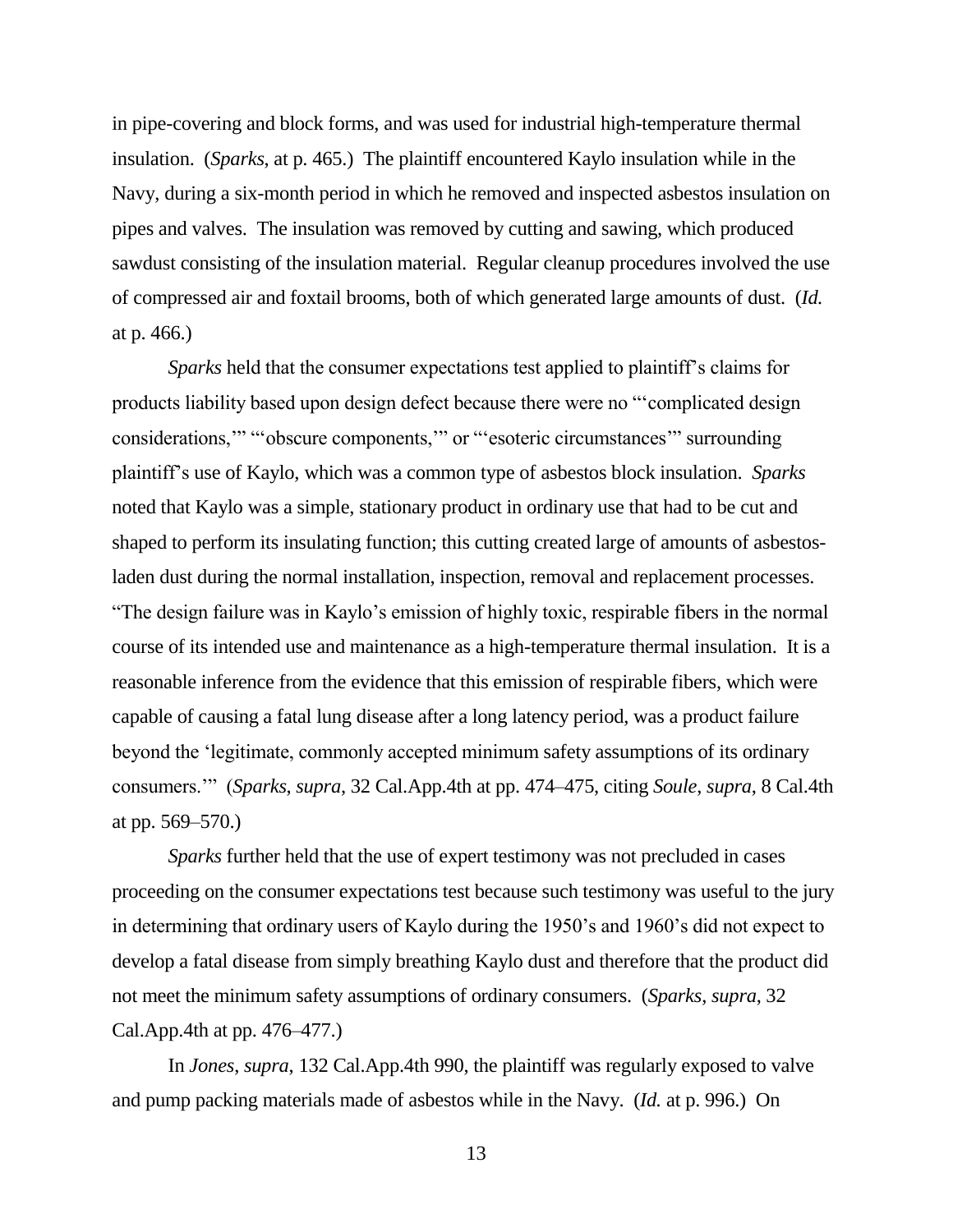appeal, the defendant manufacturer argued that the trial court erred in instructing with the consumer expectations test because issues of alleged product defect and its causal relationship to the plaintiff"s illness could only be resolved by the testimony of experts because "nothing in the "everyday experience of users of valve and pump packing would permit them to form any assumptions concerning the health risks attendant to the use of such a product."" (*Id.* at p. 1001.) *Jones* rejected the defendant"s argument that *Sparks* was distinguishable because while the insulation in *Sparks* was of relatively simple design, the defendant's product required a host of experts to explain the complex nature and behavior of its products, the amount of asbestos released during ordinary handling, and disputed testimony concerning the degree to which asbestos fibers were embedded in the product. (*Id.* at p. 1002.) "The fact that expert testimony was required to establish legal causation for plaintiffs" injuries does not mean than an ordinary user of the product would be unable to form assumptions about the safety of the products. The consumer expectations test does not require inquiry into how exposure to a particular level of asbestos may lead to the development of cancer." (*Id.* at p. 1003.)

## **B. Analysis**

Here, plaintiffs argue there was nothing complicated or obscure about the design of Mundet insulation or that would have alerted an ordinary user that breathing its dust was harmful; in fact, the product was dangerous in the normal course of its intended use as insulation. Plaintiffs argue the error was prejudicial because if properly instructed, it was reasonably probable the jury would have concluded that the Mundet insulation did not meet the minimum safety expectations of normal consumers.**<sup>10</sup>**

**<sup>10</sup>** Plaintiffs contend the jury would have found causation based upon the evidence that asbestos is the only known cause of mesothelioma, Saller was exposed to substantial levels of asbestos, and there is no known safe level of exposure. However, on the special verdict form, the jury did not reach the issue of causation because it had found no design defects. In light of our reversal on instructional error grounds, we will not speculate on what the jury might have found had it reached the issue of causation.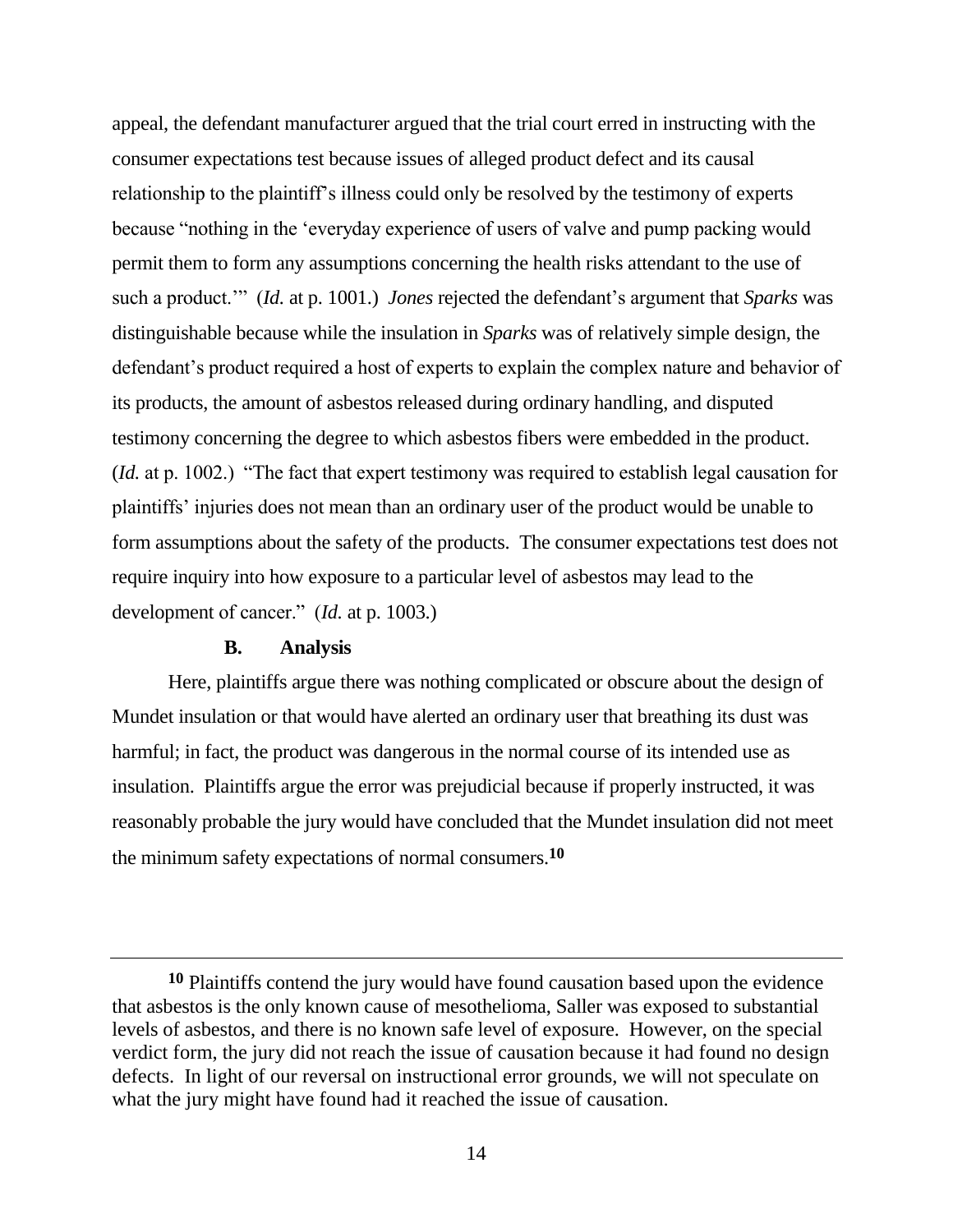Crown complains that the test does not apply in the first instance because there were no consumer expectations about the safety of asbestos in the 1950"s and 1960"s. Crown further argues that plaintiffs did not present any objective evidence, aside from Saller's subjective testimony, about consumer expectations of asbestos insulation during his employment at Standard Oil. Crown contends Saller's testimony alone is insufficient because in cases like *Sparks,* the plaintiff"s coworkers testified concerning their expectations about the product. Further, under *Campbell,* because the test is objective, Saller"s subjective expectations concerning asbestos were insufficient to support a submission of the instruction to the jury. Finally, Crown argues the only applicable test was the risk/benefit theory, the court instructed the jury on that test, and the jury found no liability.

Here, we agree that the consumer expectations test applied to the use of asbestos at Standard Oil and that Saller"s testimony concerning his expectations about its safety in its ordinary use at Standard Oil were sufficient to require a jury instruction on the issue. The use of asbestos insulation is a product that is within the understanding of ordinary lay consumers. In addition, Saller presented evidence concerning his exposure to the product (in frequent and close proximately to those workers actually using it); the circumstances surrounding his injury (use of asbestos insulation, an apparently innocuous product, frequently produced significant amounts of asbestos-containing dust that he inhaled); and the objective features of the product relevant to an evaluation of its safety (the product was always cut or sawed when used, always produced dust, and was frequently used). Given these circumstances and the widespread use of asbestos in refineries and other industries, the jury could infer that the ordinary consumer of the product, namely refinery workers, would assume that the use of the product was safe, notwithstanding the amount of dust produced.**<sup>11</sup>**

**<sup>11</sup>** The record here does not contain specific testimony from Saller or other workers in the refinery concerning their expectations on the safety of the asbestos insulation used. (See, e.g., *Sparks*, *supra*, 32 Cal.App.4th at p. 467 [plaintiff presented deposition testimony of his coworkers that they had no idea that their workplace exposure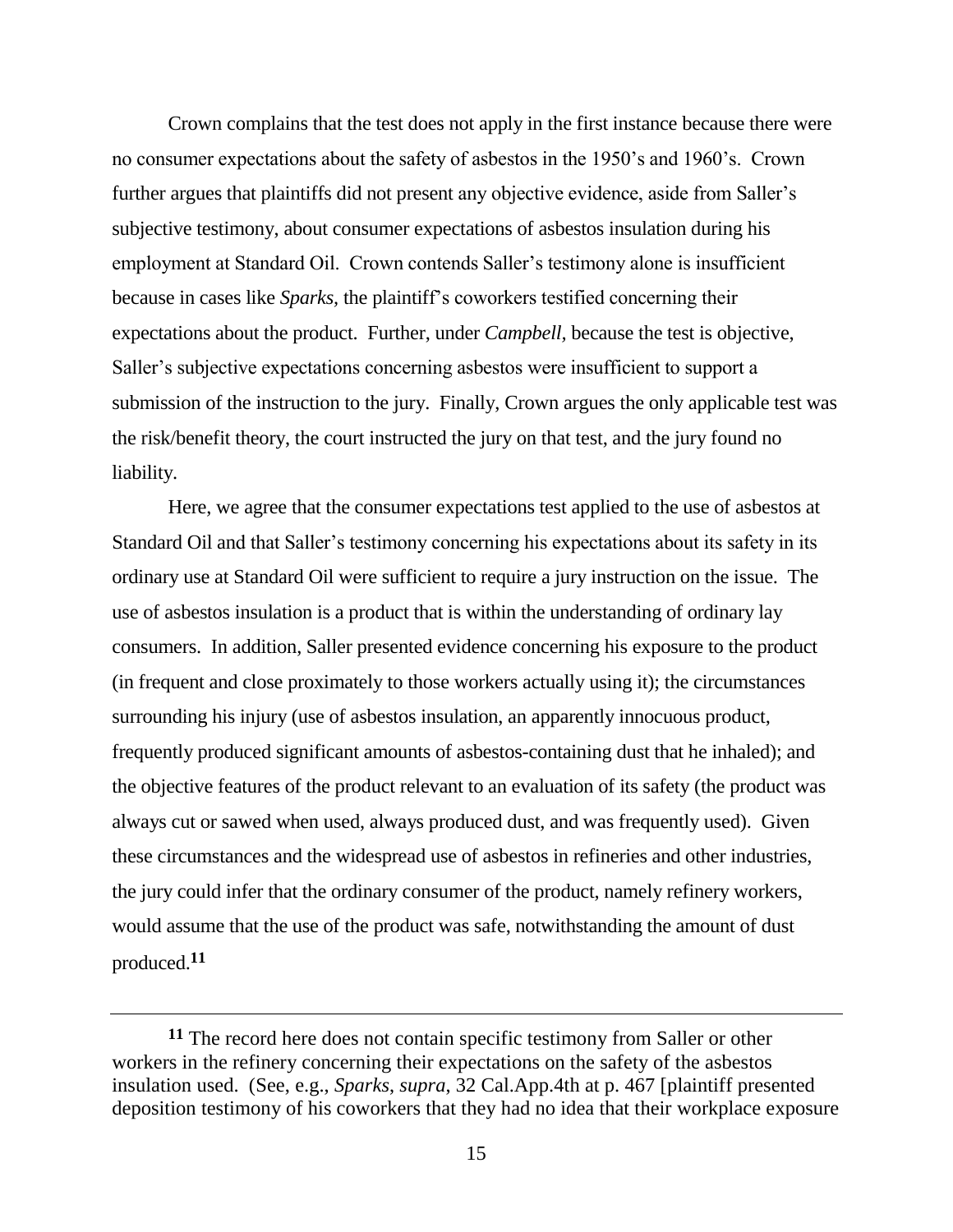Crown misconstrues the nature of the test by positing that it does not apply to asbestos products in use in the 1950"s and 1960"s because no one knew of the dangers of asbestos at that time. If knowledge of the hazardous nature of the product were a prerequisite for the test to apply, then no product would ever fail to meet the safety expectations of the reasonable consumer. Further, Crown erroneously assumes that because the only evidence plaintiffs presented on the issue was Saller"s testimony, not only was it insufficient to support the giving of an instruction, Saller's viewpoint was also subjective. On the first point, Crown"s complaints go to the weight of the evidence, not whether the instruction applies in the first instance. For the test to apply, *Barker* requires that the facts permit an inference that the product did not meet minimum safety expectations of its ordinary users. (*Soule*, *supra*, 8 Cal.4th at p. 568.) To establish this inference, the testimony of a single witness is sufficient. (See *People v. Richardson* (2008) 43 Cal.4th 959, 1030–1031 [testimony of single witness is sufficient for proof of fact].) Furthermore, there was nothing in the record to support Crown"s assertion that Saller"s testimony was subjective. On the contrary, he testified to undisputed facts: the plants where he worked, the jobs he performed, the procedures of his coworkers, the use of asbestos insulation, and the dust in the air. Saller"s work experience and exposure to the regular and systematic use of asbestos insulation could permit the jury to draw conclusions about whether the insulation performed as safely as an ordinary consumer (in this case a refinery worker) would expect.**<sup>12</sup>**

to asbestos could be dangerous to their health; they "simply assumed that it was part of their job and that there was no particular danger in it"].) However, such testimony, while useful, is not necessary to Saller's case. As set forth in *Soule*, "ordinary knowledge  $\dots$  as to  $\dots$  [the product's] characteristics' (Rest.2d Torts[,] [§ 402A] com. i., p. 352), may permit an inference that the product did not perform as safely as it should." (*Soule*, *supra*, 8 Cal.4th at p. 566.) Saller testified to his knowledge concerning the asbestos insulation"s characteristics.

 $\overline{a}$ 

<sup>12</sup> Crown argues that plaintiffs' complaint did not contain any factual allegations supporting instruction on the consumer expectations test, and that the trial court rendered no decision on plaintiffs" motion in limine to permit evidence on the consumer expectations test. This argument is not fatal to plaintiffs' assertion of the test as a theory of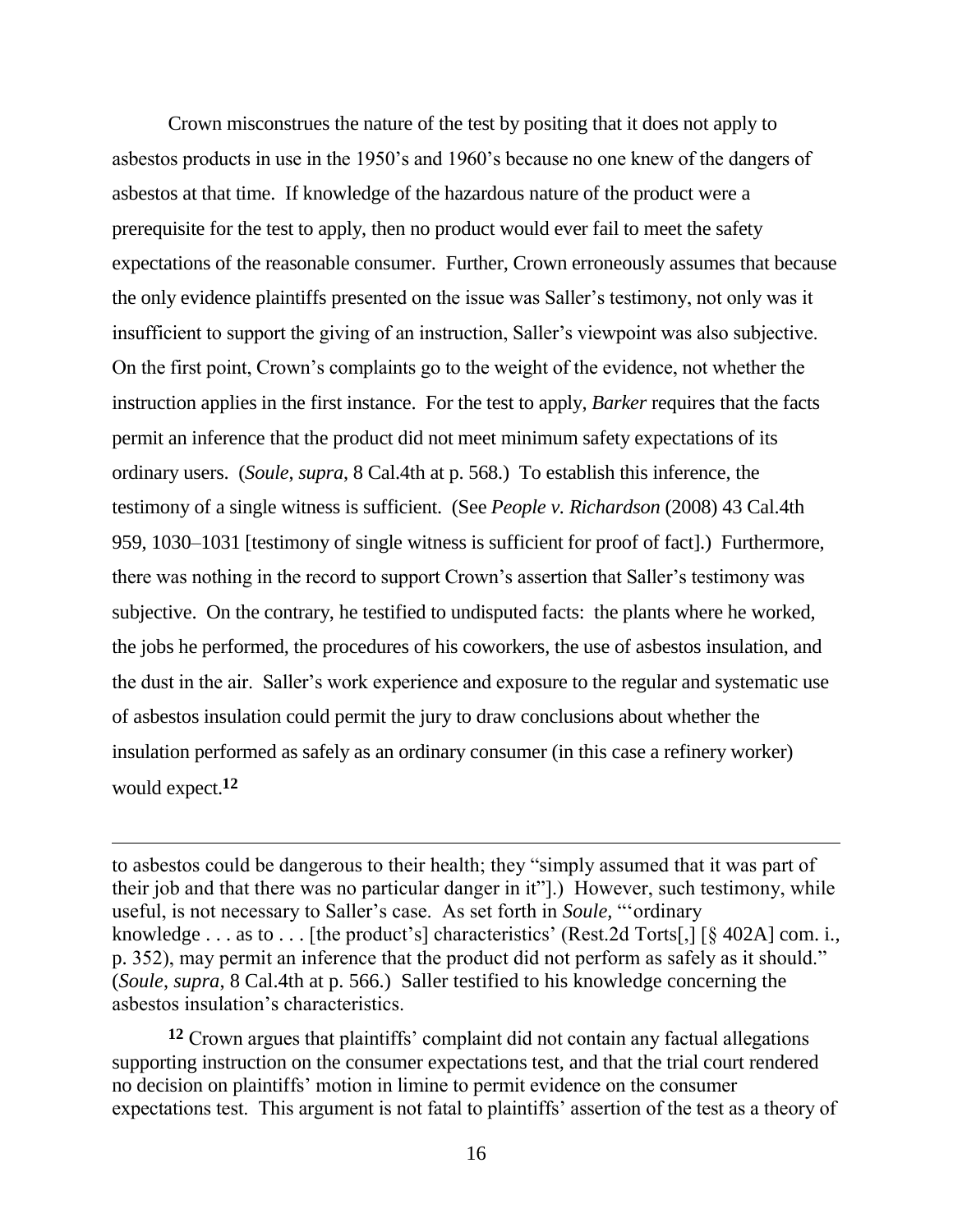### **II. CACI NO. 1205, STRICT LIABILITY FAILURE TO WARN**

Plaintiffs contend the trial court erred in failing to give CACI No. 1205, although they requested the instruction and the trial court agreed to give it. They contend the evidence supported the instruction because Crown did not provide any warnings with its products, although the knowledge at the time (1950"s and 1960"s) about the dangers of asbestos would have required a warning in light of the scientific and medical knowledge at the time. Crown contends that the instruction was intentionally withdrawn by plaintiffs" counsel and they did not object when it was not given, and they therefore have waived any complaint of error. Plaintiffs argue any waiver was inadvertent because they fully intended to rely on the theory, and argued the applicability of strict liability failure to warn to the jury.

# **A. The Issue of Waiver of CACI No. 1205 is Mooted by Our Reversal for Failure to Give CACI No. 1203**

We need not address whether plaintiffs waived the applicability of CACI 1205 by failing to object to its apparent inadvertent omission at trial. The effect of an unqualified reversal is to vacate the judgment and leave the case "at large" for further proceedings, including retrial, as if it had never been tried and no judgment had been entered. (*Regents of University of California v. Public Employment Relations Bd.* (1990) 220 Cal.App.3d 346, 356–357.) We reverse the judgment in this case based on the trial court"s failure to instruct on the consumer expectations test, which puts the case at large for retrial. For that reason, although we need not reach the issue of whether the court erred in refusing instruction on strict liability failure to warn, we will do so here to provide guidance to the trial court if a retrial of this matter is conducted. (*Vasquez v. Superior Court* (1971) 4 Cal.3d 800, 821, fn. 18; *Diaz v. Oakland Tribune* (1983) 139 Cal.App.3d 118, 131.)

recovery at trial. Crown did not raise any objection in the trial court or demonstrate prejudice from either the trial court"s failure to rule on the motion or the lack of allegations in the complaint. Furthermore, pleadings are subject to amendment to conform to proof after trial. (*Pellegrini v. Weiss* (2008) 165 Cal.App.4th 515, 527.)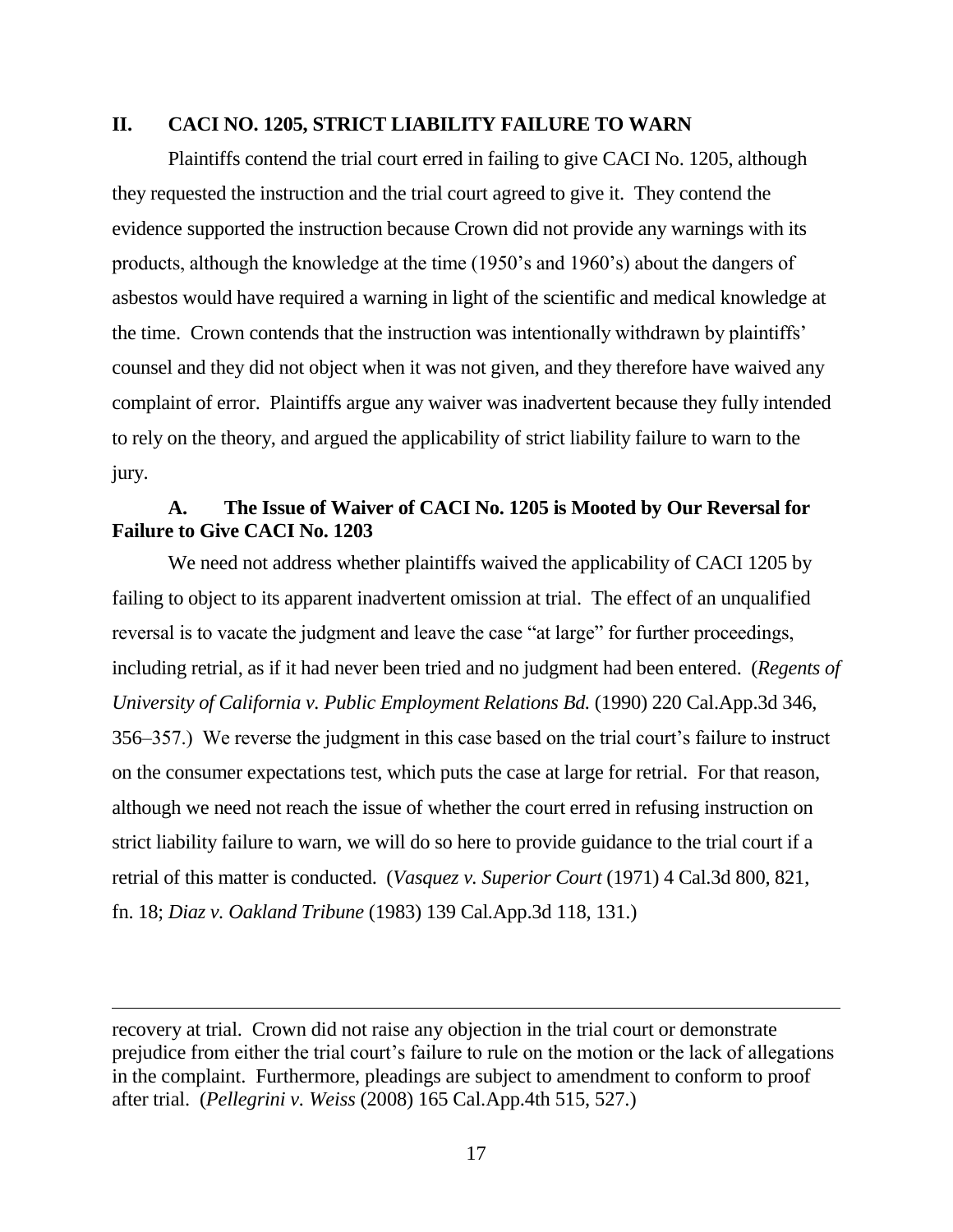### **B. The Facts Supported the Giving of CACI No. 1205**

California recognizes failure to warn as a species of design defect products liability. (*Anderson*, *supra*, 53 Cal.3d at pp. 994–995.) Under the failure to warn theory, a product may be defective even though it is manufactured or designed flawlessly. (*Canifax v. Hercules Powder Co.* (1965) 237 Cal.App.2d 44, 52–53.) "[A] product, although faultlessly made, may nevertheless be deemed 'defective' under the rule and subject the supplier thereof to strict liability if it is unreasonably dangerous to place the product in the hands of a user without a suitable warning and the product is supplied and no warning is given." (*Id.* at p. 53; *Anderson*, at pp. 995–996.)

In *Cavers v. Cashman Motor Sales, Inc.* (1979) 95 Cal.App.3d 338, the court considered whether a product could be defective solely based upon a failure to warn of risks in using the product. The plaintiff contended a golf cart that had been otherwise properly manufactured was defective due to its propensity to tip over when turning because of the absence of a manufacturer's warning of this propensity. The plaintiff presented no evidence that the cart was defective in design or manufacture. (*Id.* at pp. 341–342.) *Cavers* noted in the case of a failure to warn, the jury must decide "whether a product flawlessly designed and produced may be nevertheless possess such risks to the user without a suitable warning that it becomes "defective" simply by the absence of a warning." (*Id.* at pp. 346–347.)

For this reason, *Cavers* relied on the defect tests set forth in *Barker*, *supra*, 20 Cal.3d at p. 432, to assist in determining whether an otherwise properly designed and manufactured product was defective for failure to warn. The jury could consider the normal expectations of the consumer as to how the product would perform, degrees of simplicity or complication in the operation or use of the product, the nature and magnitude of the danger to which the user is exposed, the likelihood of injury and the feasibility and beneficial effect of including a warning. (*Cavers*, *supra*, 95 Cal.App.3d at pp. 347–348; *Anderson*, *supra*, 53 Cal.3d at p. 996.)

The duty to warn requires that the manufacturer knows, or should have known, of the danger of the product at the time it is sold or distributed. (*Brown v. Superior Court* (1988) 44 Cal.3d 1049, 1065–1066; *Anderson*, *supra*, 53 Cal.3d at p. 1000.) Strict liability failure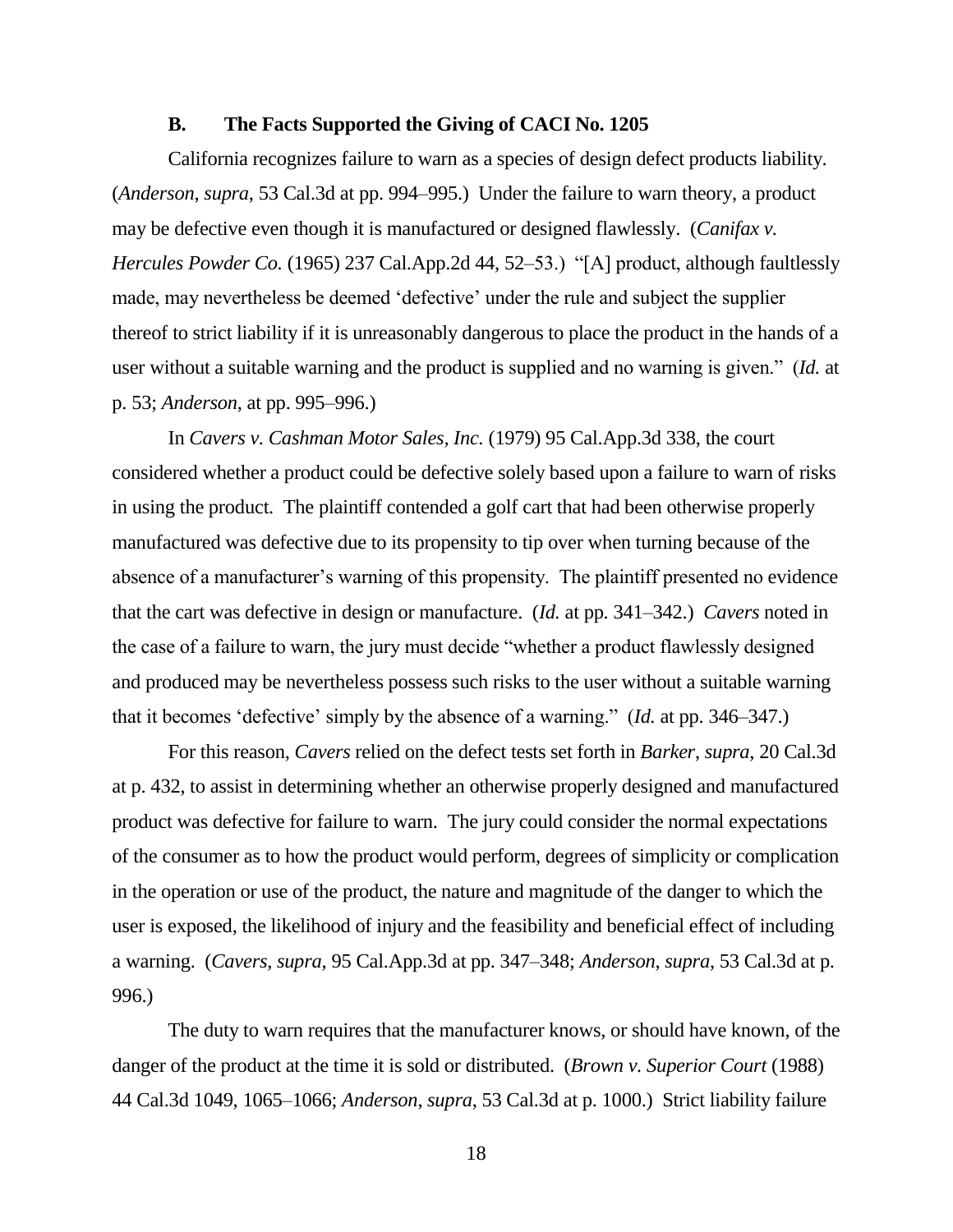to warn requires the plaintiff to prove that the defendant "did not adequately warn of a particular risk that was known or knowable in light of the generally recognized and prevailing best scientific and medical knowledge available at the time of the manufacture and distribution. . . . [T] he reasonableness of the defendant's failure to warn is immaterial." (*Anderson*, at pp. 1002–1003, fn. omitted.) Otherwise, the manufacturer would become a virtual insurer of the product. (*Brown*, at p. 1066.) "If every product that has no warning were defective per se and for that reason subject to strict liability, the mere fact of injury by an unlabelled product would automatically permit recovery. That is not, and has never been, the purpose and goal of the failure-to-warn theory of strict liability." (*Anderson*, at p. 1002.)

Here, although there was evidence that the scientific and industrial community were aware of the dangers of asbestos exposure in causing disease beginning in the 1930"s, strict exposure standards were not developed until the late 1960"s at the earliest. On the one hand, plaintiff presented testimony that in the mid 1950"s Standard Oil knew of the problems with asbestos exposure and recommended respirator use for its plants, although it did not implement them. On the other hand, during the 1950"s and 1960"s, medical attitudes towards the hazards of asbestos exposure were only beginning to crystallize into a program of prevention, and in the 1970"s standards were developed. Thus, the question should have been submitted to the jury under a strict liability failure to warn theory whether Saller, who worked at Standard Oil from 1959 to 1967, was entitled to a warning about the dangers of using asbestos without precautions in light of the prevailing knowledge at the time.

Furthermore, our conclusion is not changed by the fact the jury found Saller had not prevailed on a negligence theory of failure to warn. "Negligence and strict products liability are separate and distinct bases for liability that do not automatically collapse into each other because the plaintiff might allege both when a product warning contributes to her injury." (*Conte v. Wyeth, Inc.* (2008) 168 Cal.App.4th 89, 101.) "Negligence law in a failure-towarn case requires a plaintiff to prove that a manufacturer or distributor did not warn of a particular risk for reasons which fell below the acceptable standard of care, i.e., what a reasonably prudent manufacturer would have known and warned about." Strict liability, on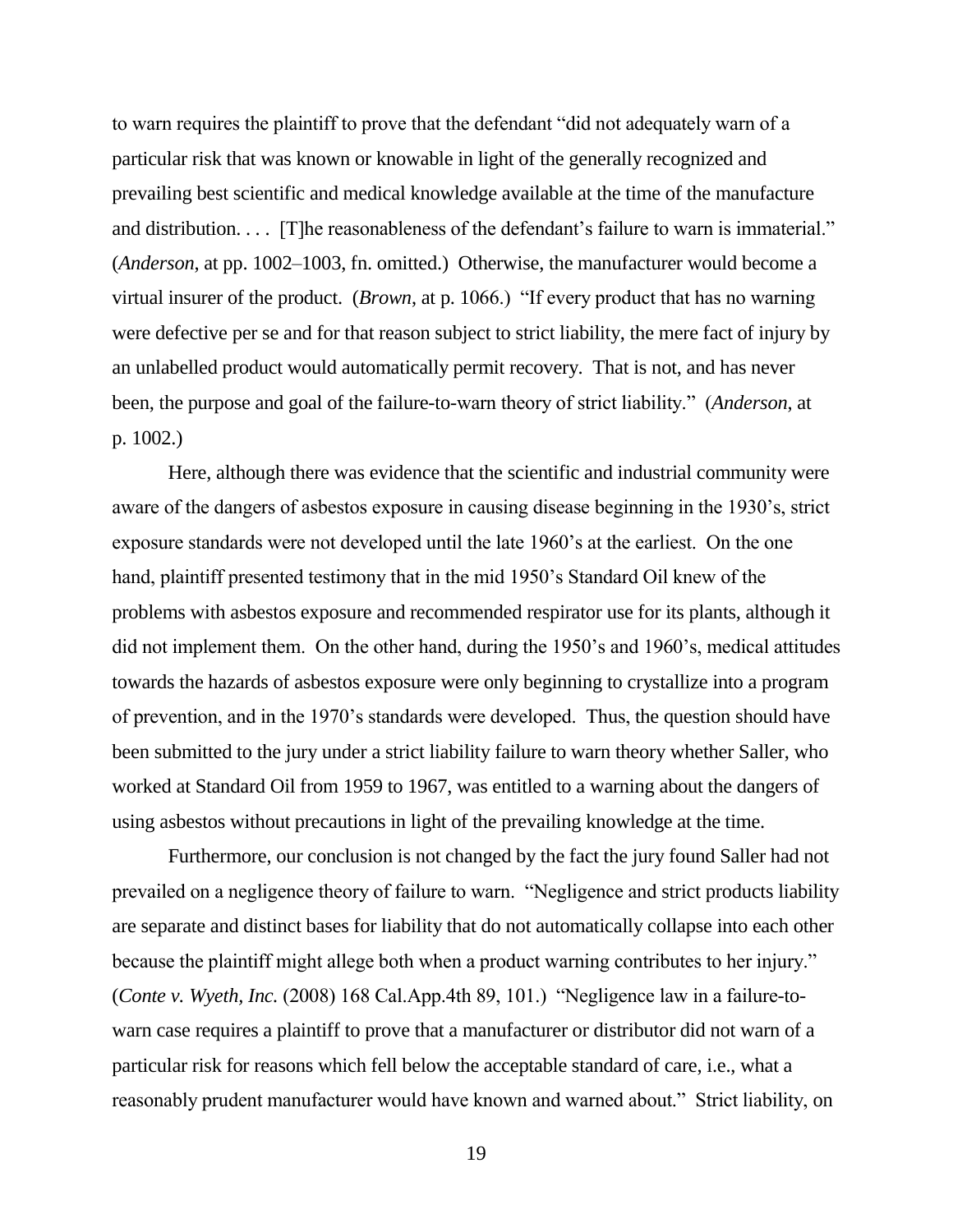the other hand, does not consider the standard of due care or the reasonableness of a manufacturer's conduct. Under a theory of strict liability, the plaintiff need only prove that "the defendant did not adequately warn of a particular risk that was known or knowable in light of the generally recognized and prevailing best scientific and medical knowledge available at the time of manufacture and distribution. Thus, in strict liability, as opposed to negligence, the reasonableness of the defendant"s failure to warn is immaterial." (*Anderson*, *supra*, 53 Cal.3d at pp. 1002–1003, fn. omitted.) Here, the jury's findings on negligent failure to warn therefore do not preclude a finding that the trial court erred in failing to instruct on strict liability. (See *Milwaukee Electric Tool Corp. v. Superior Court* (1993) 15 Cal.App.4th 547, 557–558 [findings on negligence do not prelude liability under strict liability theory].)

Finally, Crown argues that the exclusion of CACI No. 1205 was harmless because the jury impliedly found against plaintiffs on the strict liability failure to warn issue as evidenced by their answer to special verdict question No. 11, which asked the jury whether "there was a failure to warn of potential risks which were known, or knowable, in light of the generally recognized and prevailing best medical and scientific knowledge at the time of manufacture and distribution." This language is taken from CACI No. 1205, and is only a partial recitation of the elements of the tort. The elements of negligent failure to warn (on which the jury was instructed)<sup>13</sup> and strict liability failure to warn are different in several

**<sup>13</sup>** As given to the jury, CACI No. 1222 provides, "Plaintiffs also claim that Defendants, were negligent by not using reasonable care to warn or instruct about the product"s dangerous condition or about facts that make the product likely to be dangerous. To establish this claim, Plaintiffs must prove all of the following: [¶] 1. That Defendants manufactured/distributed/sold the product; [¶] 2. That Defendants knew or reasonably should have known that the product was dangerous or was likely to be dangerous when used in a reasonably foreseeable manner; [¶] 3. That Defendants knew or reasonably should have known that users would not realize the danger; [¶] 4. That Defendants failed to adequately warn of the danger or instruct on the safe use of the product; [¶] 5. That a reasonable manufacturer/distributor/ seller under the same or similar circumstances would have warned of the danger or instructed on the safe use of the product; [¶] 6. That William Saller was harmed; and [¶] 7. That Defendants' failure to warn or instruct was a substantial factor in causing William Saller's harm."